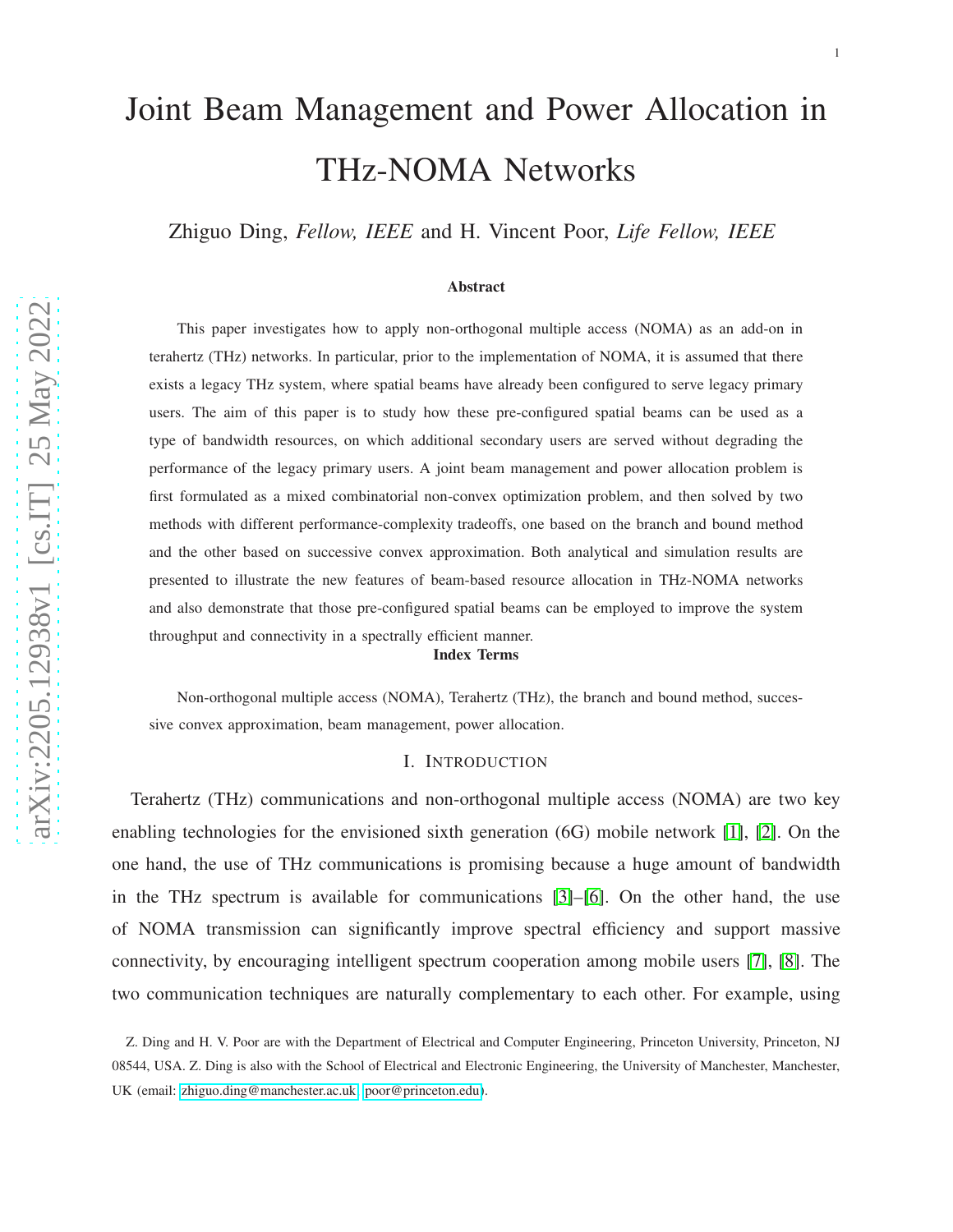NOMA to improve the spectral efficiency of THz networks is well motivated by the fact that some of the anticipated applications of 6G, such as immersive augmented reality (AR) and virtual reality (VR) as well as wireless transmission of ultra-high definition (UHD) video, can soon make the THz spectrum as crowded as those sub-6G Hz bands.

In the literature, THz-NOMA has been investigated from the following two perspectives. From the performance analysis perspective, the bit-error-rate performance of THz-NOMA has been studied in [\[9\]](#page-29-3), where sophisticated schemes for adaptive superposition coding and subspace detection have been developed. In [\[10\]](#page-29-4), NOMA has been applied to THz networks to mitigate beam misalignment errors, where the analytical results have been developed to show that the use of NOMA can improve the outage performance and user connectivity simultaneously. THz-NOMA can also be applied to cooperative communications in order to improve the coverage of mobile networks, as shown in [\[11\]](#page-29-5). From the resource allocation perspective, the issue of user clustering, i.e., which THz users are to be grouped together for the implementation of NOMA, has been studied in [\[12\]](#page-29-6)–[\[14\]](#page-29-7). The application of advanced machine learning methods to resource allocation in THz-NOMA networks has also been investigated in [\[15\]](#page-29-8), where intelligent reflecting surfaces have been used to reconfigure the wireless propagation environment.

Unlike these existing works about THz-NOMA, this paper focuses on how to use NOMA as a type of add-on in THz networks. In particular, in this paper, it is assumed that there exists a legacy THz network prior to the application of NOMA, where spatial beams have already been configured to serve legacy primary users. The aim of this paper is to investigate how to use these existing spatial beams and serve additional secondary users without degrading the performance of the legacy network. There are two motivations for the considered scenario. One motivation is that showing NOMA can be used as an add-on for existing communication systems demonstrates the compatibility of NOMA with other communication techniques and opens the door to more applications for NOMA [\[16\]](#page-29-9). The other motivation is to demonstrate that spatial beams can be used as a type of bandwidth resources, where allocating the pre-configured beams to secondary users in THz-NOMA networks is similar to subcarrier allocation in orthogonal frequency division multiplexing (OFDM) systems [\[17\]](#page-29-10), [\[18\]](#page-29-11). The contributions of this paper are listed as follows:

• The considered joint beam management and power allocation problem is first formulated as a mixed combinatorial non-convex optimization problem, and then transformed to an equivalent but more concise matrix form, where the discrete optimization variables are eliminated and the number of continuous optimization variables is also reduced by using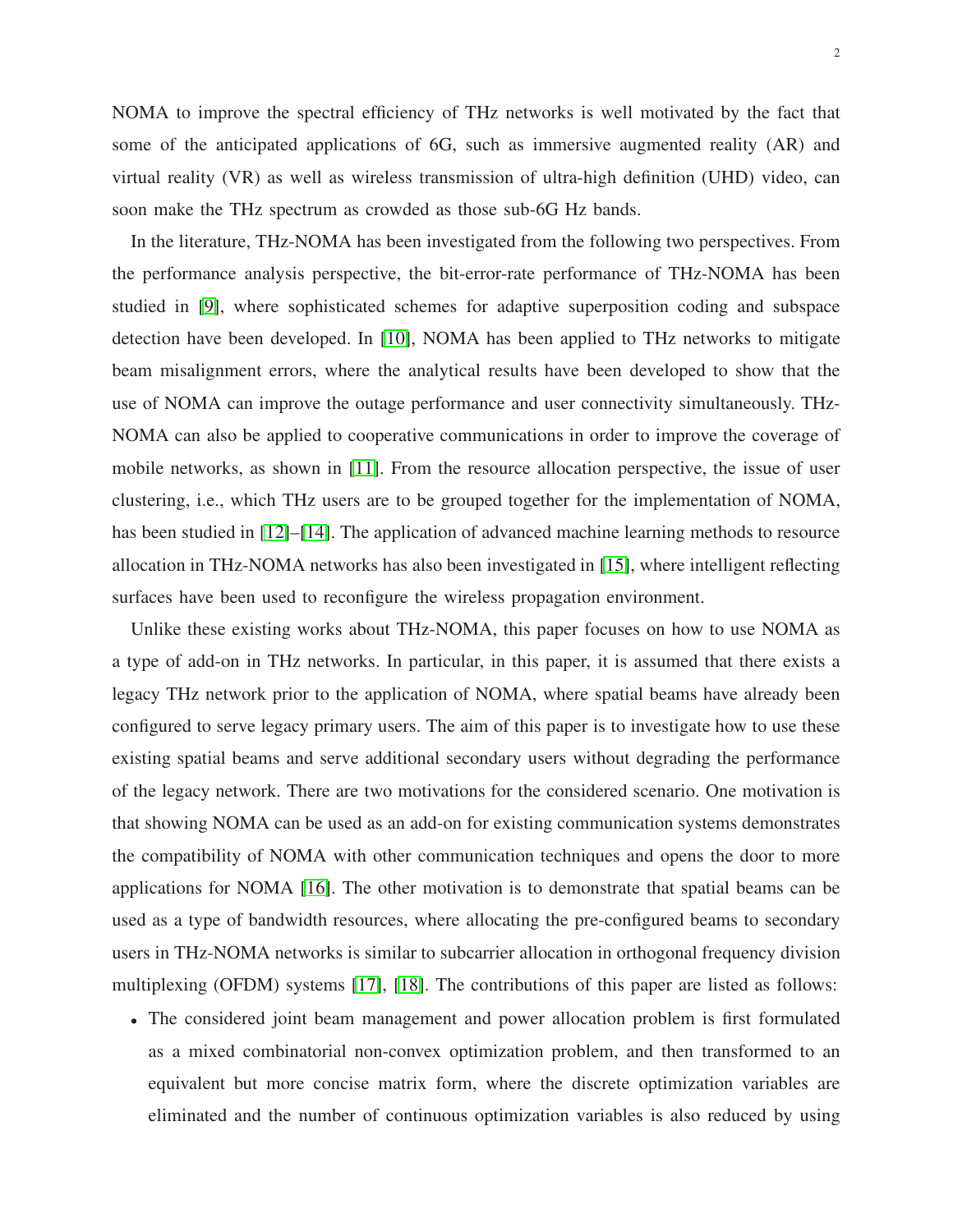the feature of the considered communication problem.

- Analytical results are developed in the paper to illustrate that the spatial beams can be used as bandwidth resources, but resource allocation based on these spatial beams is fundamentally different from methods based on conventional resources, such as OFDM subcarriers. In particular, because the pre-configured beams are not matched to the secondary users' channels, inter-beam interference exists, which makes conventional resource allocation approaches, such as water-filling power allocation, not applicable.
- The optimal performance of the considered THz-NOMA network is identified by applying the branch-and-bound (BB) method to the formulated resource allocation problem [\[18\]](#page-29-11), [\[19\]](#page-29-12). Recall that the BB method can be viewed as a type of structured exhaustive search, which means that it yields the optimal performance but results in significant computational complexity. Therefore, low-complexity suboptimal resource allocation based on successive convex approximation (SCA) is also proposed in this paper [\[20\]](#page-29-13), [\[21\]](#page-29-14).
- Simulation results are also presented to illustrate some interesting features of beam based resource allocation. In particular, the use of NOMA can ensure that the overall system throughput of THz networks is significantly improved, by using those pre-configured spatial beams. For the special case with a single secondary user, greedy scheduling, i.e., using a single beam, is optimal. In addition, the throughput of the THz-NOMA network is improved if there are more secondary users involved because of multi-user diversity, but is degraded if the number of beams is increased because of inter-beam interference.

#### II. SYSTEM MODEL

For the considered THz communication system, there are two types of users, namely primary users and secondary users. The primary users form a legacy network, and the aim of the paper is to investigate how to serve those secondary users by using the spatial beams pre-configured for the primary users, as described in the following subsections.

# *A. A Legacy THz Network Based on Hybrid Beamforming*

In the considered legacy network, K single-antenna primary users, denoted by  $\mathbf{U}_k^P$ ,  $1 \le k \le K$ , are served by a base station equipped with N antennas, where  $K \leq N$  is assumed. Denote  $s_k^F$ by the signal to be sent to primary user  $U_k^P$ , and  $\rho_k^P$  by the corresponding transmit power.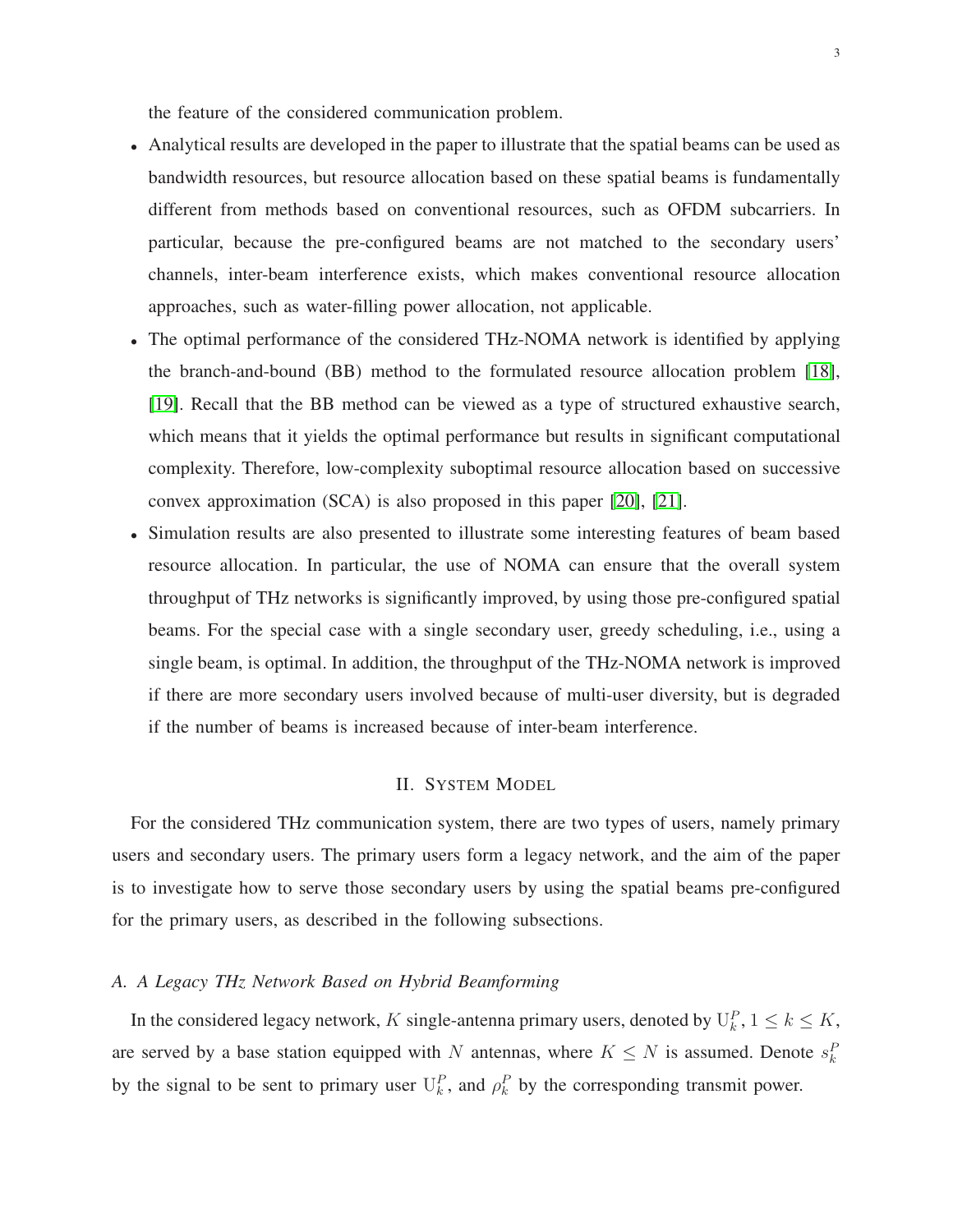Hybrid beamforming is used to serve these  $K$  primary users, i.e., the following signal vector is sent by the base station:

$$
\tilde{\mathbf{s}}^P = \begin{bmatrix} \tilde{\mathbf{f}}_1 & \cdots & \tilde{\mathbf{f}}_K \end{bmatrix} \mathbf{P} \mathbf{s}^P,\tag{1}
$$

where  $\mathbf{s}^P = \begin{bmatrix} s_1^P & \cdots & s_K^P \end{bmatrix}^T$ , P denotes the  $K \times K$  digital beamforming matrix, and  $\tilde{\mathbf{f}}_k$  denotes the analog beamforming vector for  $U_k^P$ .

There have been extensive studies for the design of hybrid beamforming. For example, beamsteering can be used to design analog beamforming [\[22\]](#page-29-15), [\[23\]](#page-29-16). In particular,  $\tilde{\mathbf{f}}_k$  can be selected from the following beamsteering codebook:

$$
\tilde{\mathbf{f}}_k \in \left\{ \frac{1}{\sqrt{N}} \mathbf{a} \left( \frac{2\pi \times 0}{N_Q} \right), \cdots, \frac{1}{\sqrt{N}} \mathbf{a} \left( \frac{2\pi (N_Q - 1)}{N_Q} \right) \right\},\tag{2}
$$

where  $N_Q$  denotes the size of the codebook,  $a(\theta)$  is an  $N \times 1$  vector defined as follows:

$$
\mathbf{a}(\theta) = \begin{bmatrix} 1 & e^{-j\frac{2\pi f_c d \sin(\theta)}{c}} & \cdots & e^{-j\frac{2(N-1)\pi f_c d \sin(\theta)}{c}} \end{bmatrix}^T, \tag{3}
$$

 $f_c$  denotes the carrier frequency,  $d$  denotes the antenna spacing, and  $c$  denotes the speed of light. Therefore,  $\tilde{\mathbf{f}}_k$  can be obtained by finding a vector from the codebook whose  $\theta$  is closest to  $U_k^P$ 's angle of departure. After analog beamforming is obtained, simple approaches, such as zero forcing, can be used to design digital beamforming.

In this paper, it is assumed that both  $\tilde{f}_k$  and P have already been configured prior to the implementation of NOMA, and the aim of the paper is to investigate how to serve additional users without changing the configuration of the legacy network, as discussed in the next subsection.

# *B. Serving Additional Users via THz-NOMA*

Consider that there are M secondary users to be served via THz-NOMA. Denote the composite beamforming vector designed for primary user  $U_k^P$  by  $f_k$ , i.e.,

$$
\mathbf{f}_k = \begin{bmatrix} \tilde{\mathbf{f}}_1 & \cdots & \tilde{\mathbf{f}}_K \end{bmatrix} \mathbf{p}_k, \tag{4}
$$

where  $p_k$  denotes the k-th column of P.

Each of the pre-configured K beams,  $f_k$ , can be viewed as a type of bandwidth resources, and are to be allocated to the secondary users, which is similar to conventional subcarrier allocation problems in OFDMA systems. To facilitate the problem formulation, the beam allocation indicator, denoted by  $s_{jk}$ , is introduced [\[17\]](#page-29-10), [\[24\]](#page-29-17). In particular,  $s_{jk} = 1$  if secondary user  $U_j^S$  is allocated to the beam designed for primary user  $U_k^P$ , otherwise  $s_{jk} = 0$ . In order to reduce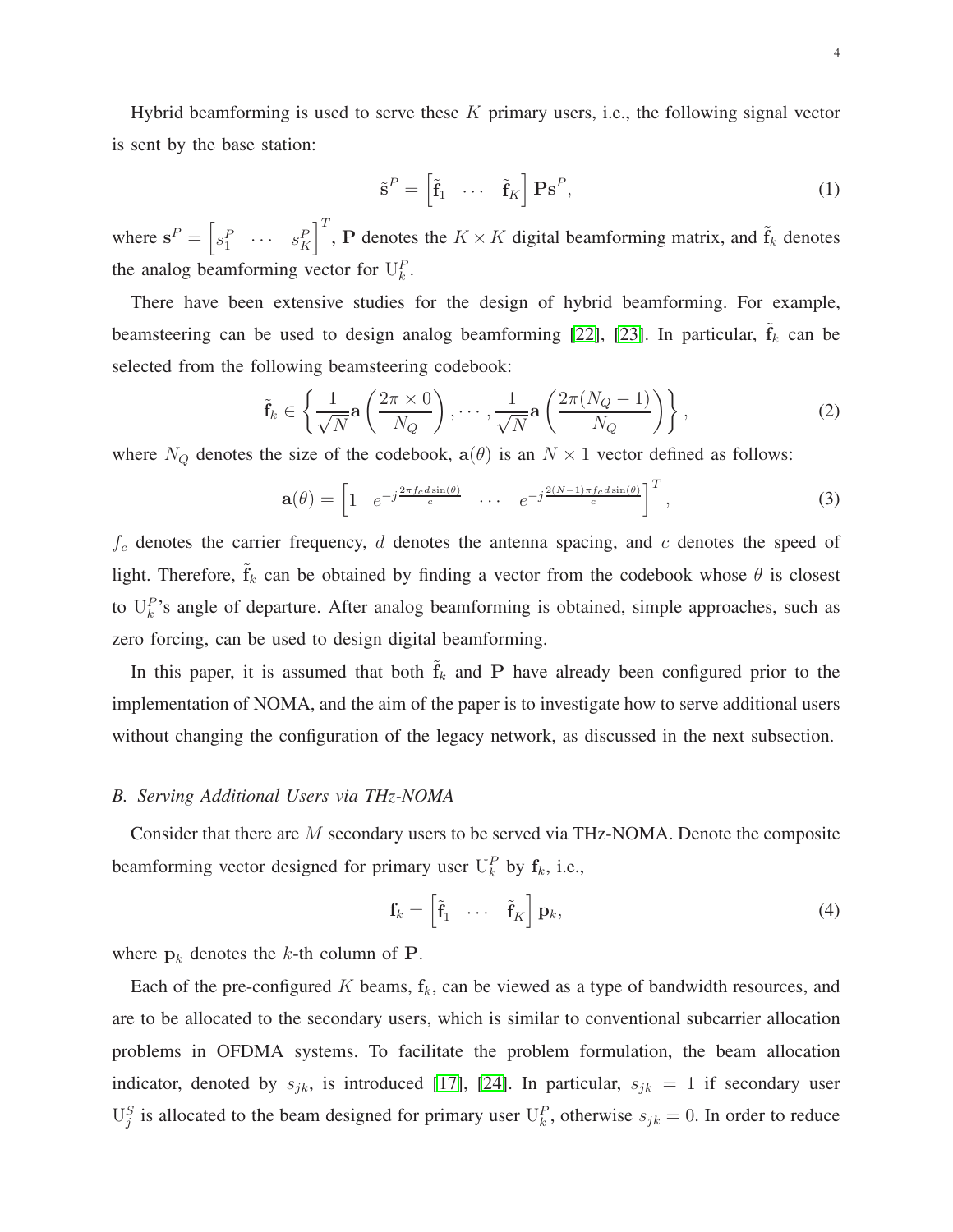the system complexity, it is assumed that at most one secondary user can be scheduled on each of the existing beams,  $f_k$ , which imposes the following constraints on  $s_{jk}$ :

$$
\sum_{j=1}^{M} s_{jk} = 1, \quad \& \quad s_{jk} \in \{0, 1\}, \quad \forall j, k. \tag{5}
$$

By using the beam allocation indicator,  $U_k^P$  receives the following signal: [\[6\]](#page-29-0), [\[22\]](#page-29-15)

$$
y_k^P = \frac{a_k^P}{\sqrt{\text{PL}_k^P}} \mathbf{a}^H(\theta_k^P) \sum_{i=1}^K \mathbf{f}_i \left( \sqrt{\rho_i^P} s_i^P + \sum_{m=1}^M s_{mi} \sqrt{\rho_{mi}^S} s_{mi}^S \right) + n_k^P,
$$
(6)

where  $PL_k^P$  denotes the path loss suffered by  $U_k^P$  and is defined as follows:

$$
PL_k^P = \left(\frac{c}{4\pi f_c}\right)^{-2} e^{\zeta r_{k,P}} \left(r_{k,P}^{\alpha_{\text{PL}}} + 1\right),\tag{7}
$$

 $r_{k,P}$  denotes the distance between the base station and  $U_k^P$ ,  $\alpha_{PL}$  denotes the path loss exponent,  $\zeta$  denotes the molecular absorption coefficient,  $a_k^P$  denotes the fading coefficient,  $\theta_k^P$  denotes  $U_k^P$ 's angle of departure,  $s_{mi}^S$  denotes  $U_m^S$ 's signal sent on  $U_i^P$ 's beam,  $\rho_{mi}^S$  denotes  $U_m^S$ 's transmit power for signal  $s_{mi}^S$ , and  $n_k^P$  denotes the additive white Gaussian noise with power  $\sigma^2$ .

To avoid changing the legacy system, it is assumed that the primary users treat the secondary users' signals as noise, and directly decode their own information, which means that the following data rate is achievable at the  $k$ -th primary user:

$$
R_k^P = \log \left( 1 + \frac{\frac{|a_k^P|^2}{\text{PL}_k^P} |\mathbf{a}^H(\theta_k^P) \mathbf{f}_k|^2 \rho_k^P}{\frac{|a_k^P|^2}{\text{PL}_k^P} |\mathbf{a}^H(\theta_k^P) \mathbf{f}_k|^2 \sum_{m=1}^M s_{mk} \rho_{mk}^S + I_{\text{IBI}}^k + \sigma^2} \right),
$$
\n(8)

where  $I_{IBI}$  denotes inter-beam interference and is given by

$$
I_{\text{IBI}}^{k} = \frac{|a_{k}^{P}|^{2}}{\text{PL}_{k}^{P}} \sum_{i=1, i \neq k}^{K} |\mathbf{a}^{H}(\theta_{k}^{P}) \mathbf{f}_{i}|^{2} \left(\rho_{i}^{P} + \sum_{m=1}^{M} s_{mi} \rho_{mi}^{S}\right).
$$
\n(9)

In order to guarantee  $U_k^P$ 's target data rate which is denoted by  $\bar{R}_k^P$ , the beam and power allocation for the secondary users should satisfy the following condition:  $R_k^P \geq \bar{R}_k^P$ .

On the other hand, if  $s_{jk} = 1$ , i.e., secondary user  $\mathbb{U}_{j}^{S}$  is served on  $f_k$ , this secondary user can decode the primary user's signal with the following data rate:

$$
R_{j\to k}^{S} = \log \left( 1 + \frac{\frac{|a_j^{S}|^2}{\text{PL}_j^S} |\mathbf{a}^{H}(\theta_j^{S}) \mathbf{f}_k|^2 \rho_k^P}{\frac{|a_j^{S}|^2}{\text{PL}_j^S} |\mathbf{a}^{H}(\theta_j^{S}) \mathbf{f}_k|^2 \sum_{m=1}^M s_{mk} \rho_{mk}^S + I_{\text{IBI}}^{jk} + \sigma^2} \right),
$$
(10)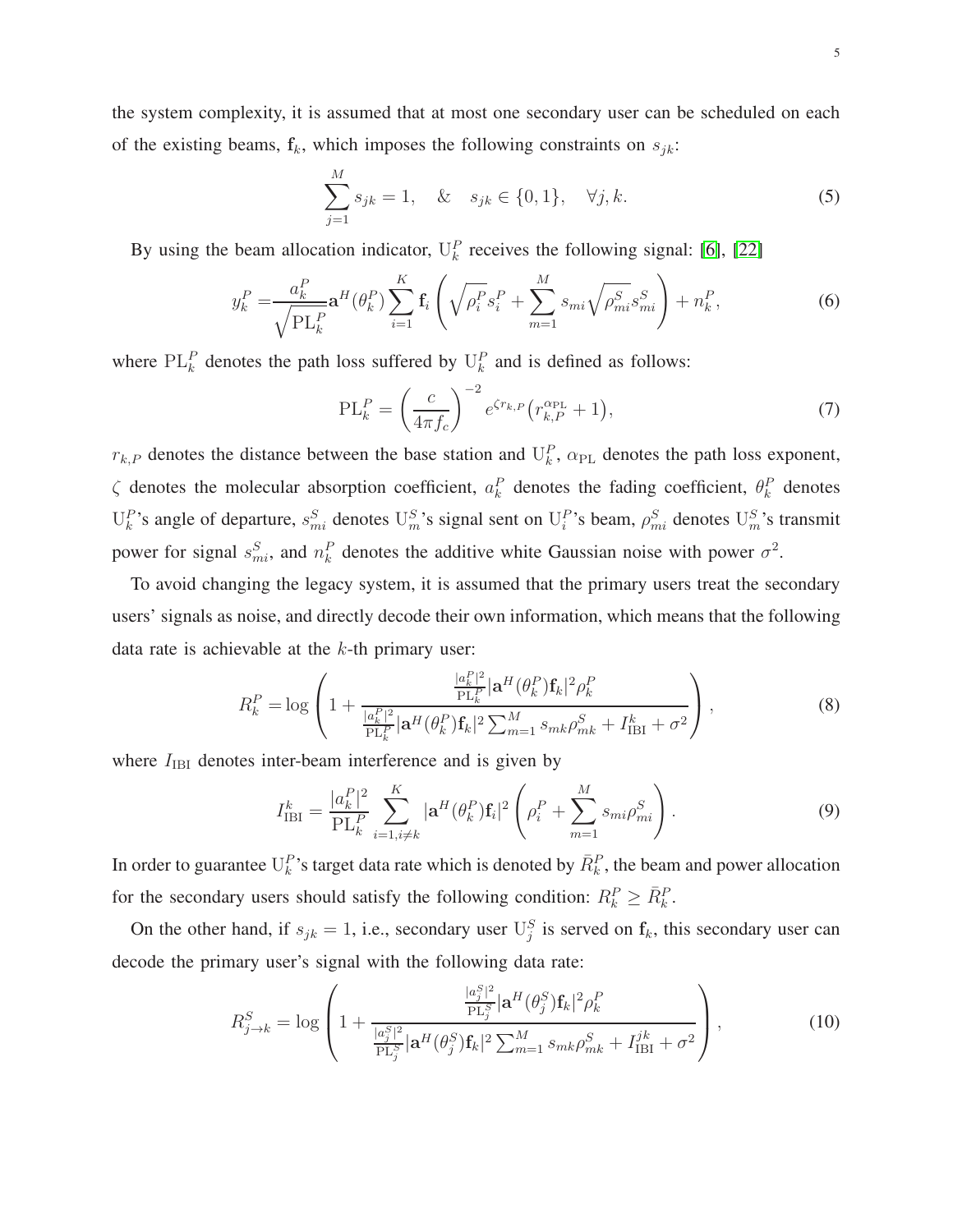where the secondary user's channel parameters are defined similarly to those for the primary users and their definitions are omitted due to space limitations. The inter-beam interference, denoted by  $I_{\text{IBI}}^{jk}$ , is given by

$$
I_{\rm IBI}^{jk} = \frac{|a_j^S|^2}{PL_j^S} \sum_{i=1, i \neq k}^K |\mathbf{a}^H(\theta_j^S)\mathbf{f}_i|^2 \left(\rho_i^P + \sum_{m=1}^M s_{mi} \rho_{mi}^S\right). \tag{11}
$$

Provided that  $s_{jk} = 1$  and  $R_{j\to k}^S \ge \bar{R}_k^P$ , secondary user  $\mathbb{U}_j^S$  can successfully decode primary user  $\mathbf{U}_k^P$ 's signal and then decode its own signal sent on beam  $\mathbf{f}_k$  with the following data rate:

$$
R_{j,k}^{S} = \log \left( 1 + \frac{\frac{|a_j^S|^2}{\text{PL}_j^S} |\mathbf{a}^H(\theta_j^S) \mathbf{f}_k|^2 \rho_{jk}^S}{I_{\text{IBI}}^{jk} + \sigma^2} \right). \tag{12}
$$

The aim of this paper is to design a joint beam management and power allocation approach for maximizing the secondary users' sum data rate, as formulated in the following:

$$
\max_{\rho_{jk}^S, s_{jk}} \sum_{j=1}^M \sum_{k=1}^K s_{jk} R_{j,k}^S
$$
 (P1a)

$$
\text{s.t.} \quad s_{jk} \left( R_{k,j}^P - \bar{R}_k^P \right) \ge 0, \forall k, j \tag{P1b}
$$

<span id="page-5-4"></span><span id="page-5-1"></span><span id="page-5-0"></span>
$$
\tilde{R}_k^P - \bar{R}_k^P \ge 0, \forall k \tag{P1c}
$$

<span id="page-5-2"></span>
$$
s_{jk} \left( R_{j \to k}^S - \bar{R}_k^P \right) \ge 0, \forall k, j
$$
\n
$$
(P1d)
$$

<span id="page-5-3"></span>
$$
s_{jk} \in \{0, 1\}, \forall k, j, \quad \sum_{j=1}^{M} s_{jk} \le 1, \forall k
$$
 (P1e)

<span id="page-5-5"></span>
$$
\sum_{j=1}^{M} \sum_{k=1}^{K} s_{jk} \rho_{jk}^{S} \le P^{\max},\tag{P1f}
$$

where  $\tilde{R}_k^P = \log k$  $\sqrt{ }$  $\left(1 + \right)$  $|a_k^P|^2$  $\frac{a_{k\parallel}}{\mathrm{PL}_{k}^{P}}|\mathbf{a}^{H}(\theta_{k}^{P})\mathbf{f}_{k}|^{2}\rho_{k}^{P}$  $I_{\text{IBI}}^k + \sigma^2$  $\setminus$ , and  $P_{\text{max}}$  denotes the transmit power budget for the secondary users. The constraints in [\(P1b\)](#page-5-0) and [\(P1c\)](#page-5-1) ensure that the primary users' quality of service (QoS) requirements, i.e., their target data rates, can be met when additional secondary users are served on the existing  $K$  beams. Note that in addition to constraint [\(P1b\)](#page-5-0), constraint [\(P1c\)](#page-5-1) is required because it is possible that no secondary user is scheduled on beam  $f_k$  but primary user  $U_k^P$  still suffers the interference from the secondary users on the other beams. Constraint [\(P1c\)](#page-5-1) can be omitted if the beams are orthogonal, i.e.,  $f_k^H f_i = 0, k \neq i$ .

The constraint in [\(P1d\)](#page-5-2) ensures that for a secondary user which is scheduled on beam  $f_k$ , successive interference cancellation (SIC) can be carried out successfully. The constraint in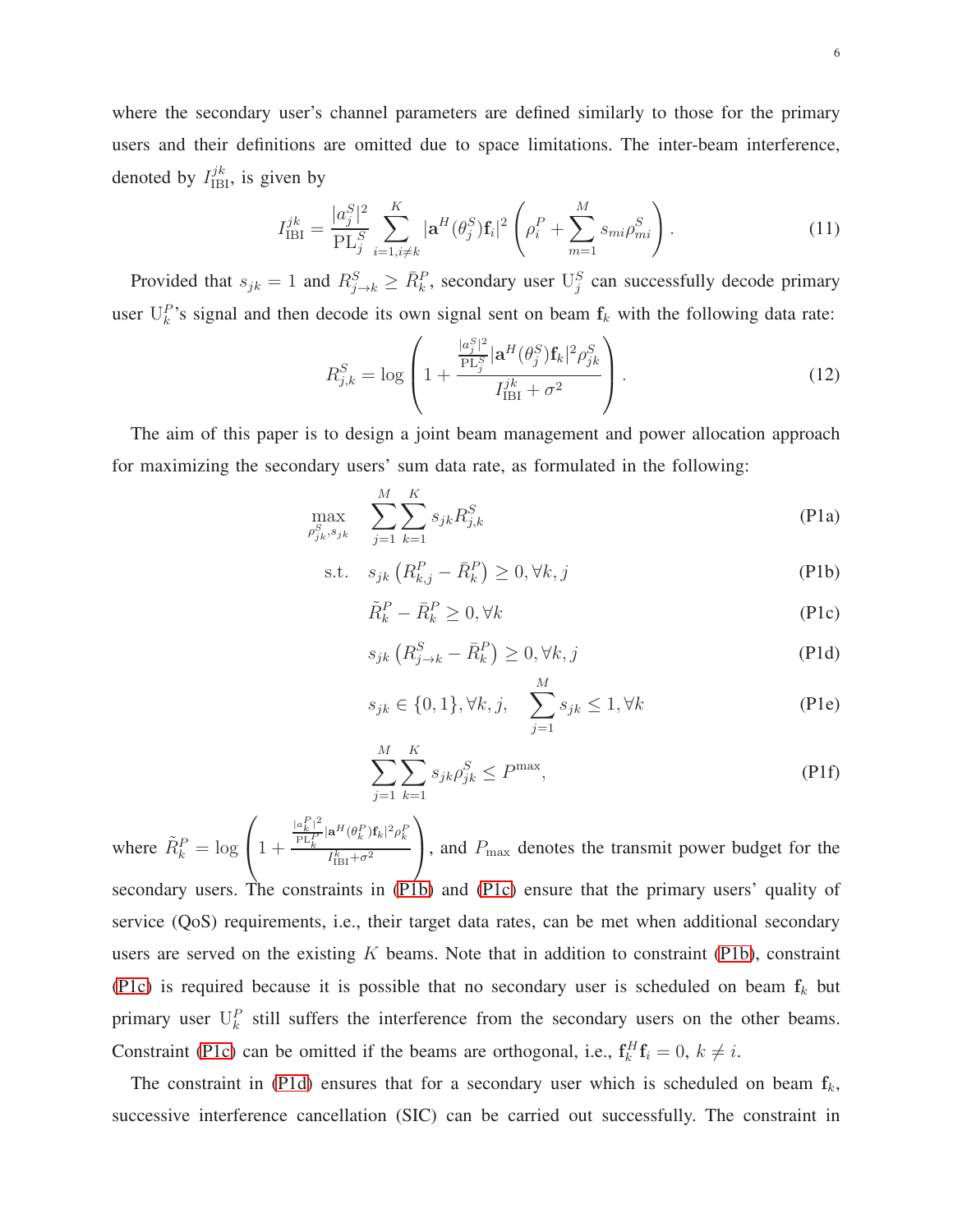[\(P1e\)](#page-5-3) ensures that at most one secondary user is served on each of the  $K$  beams. It is important to point out that it is possible that none of the secondary users is scheduled on one beam, and one secondary user is scheduled on multiple beams, i.e., the secondary users are scheduled in an opportunistic manner, where the investigation of user fairness among the secondary users is beyond the scope of this paper and will be treated as a promising direction for future research.

Problem [P1](#page-5-4) is challenging to solve since it is a mixed combinatorial non-convex optimization problem. In particular, it is straightforward to verify that the objective function is not concave, and the constraints in [\(P1b\)](#page-5-0) and [\(P1d\)](#page-5-2) are not convex. In addition, the beam allocation indicator,  $s_{jk}$ , is a binary optimization variable. In this paper, problem [P1](#page-5-4) will be solved by applying the BB and SCA methods which realize different performance-complexity tradeoffs.

# <span id="page-6-0"></span>III. PROBLEM REFORMULATION

In this section, the joint beam and power allocation problem presented in [\(P1\)](#page-5-4) will be reformulated to facilitate the applications of the BB and SCA methods, where the property of the considered optimization problem is also studied.

In order to simplify the notations, first define  $h_{ki}^P \triangleq \frac{|a_k^P|^2}{PL^P}$  $\frac{|a_k^{\perp}|^2}{PL_k^P} |\mathbf{a}^H(\theta_k^P)\mathbf{f}_i|^2$ , and  $R_k^P$  can be rewritten as follows:

$$
R_k^P = \log \left( 1 + \frac{h_{kk}^P \rho_k^P}{h_{kk}^P \sum_{m=1}^M s_{mk} \rho_{mk}^S + \sum_{i=1, i \neq k}^K h_{ki}^P (\rho_i^P + \sum_{m=1}^M s_{mi} \rho_{mi}^S) + \sigma^2} \right). \tag{13}
$$

By using this simplified expression of  $R_k^P$ , constraint [\(P1b\)](#page-5-0) can be simplified as follows:

$$
s_{jk}\left(s_{jk}\rho_{jk}^S - \frac{\rho_k^P}{2^{\bar{R}_k^P} - 1} + \frac{1}{h_{kk}^P} \sum_{i=1, i \neq k}^K h_{ki}^P \left(\rho_i^P + \sum_{m=1}^M s_{mi}\rho_{mi}^S\right) + \frac{\sigma^2}{h_{kk}^P}\right) \le 0,\tag{14}
$$

where  $\sum_{m=1}^{M} s_{mk} \rho_{mk}^{S}$  is reduced to  $s_{jk} \rho_{jk}^{S}$  because of the use of  $s_{jk}$  outside of the bracket at the left-hand side of [\(14\)](#page-6-0). In particular, if  $s_{jk} = 1$ , i.e., secondary user  $\mathbb{U}_{j}^{S}$  is scheduled on beam  $\mathbf{f}_{k}$ ,  $\sum_{m=1}^{M} s_{mk} \rho_{mk}^{S} = s_{jk} \rho_{jk}^{S}$ . If  $s_{jk} = 0$ , the constraint shown in [\(14\)](#page-6-0) is not active, and the expression inside of the bracket at the left-hand side of [\(14\)](#page-6-0) has no impact.

Note that  $\rho_k^P$  is a constant because the primary users' transmit powers are assumed to be fixed. Therefore, constraint [\(P1b\)](#page-5-0) can be further simplified as follows:

<span id="page-6-1"></span>
$$
s_{jk}\left(s_{jk}\rho_{jk}^S + \frac{1}{h_{kk}^P} \sum_{i=1, i \neq k}^K h_{ki}^P \sum_{m=1}^M s_{mi}\rho_{mi}^S + c_k\right) \le 0,
$$
\n(15)

where  $c_k = \frac{1}{h^F}$  $\frac{1}{h_{kk}^P}\sum_{i=1,i\neq k}^{K}h_{ki}^P\rho_i^P-\frac{\rho_k^P}{2^{\bar{R}_k^P}}$  $\frac{\rho_k^P}{2^{\bar{R}_k^P}-1}+\frac{\sigma^2}{h_{kl}^P}$  $\frac{\sigma^2}{h_{kk}^P}$ .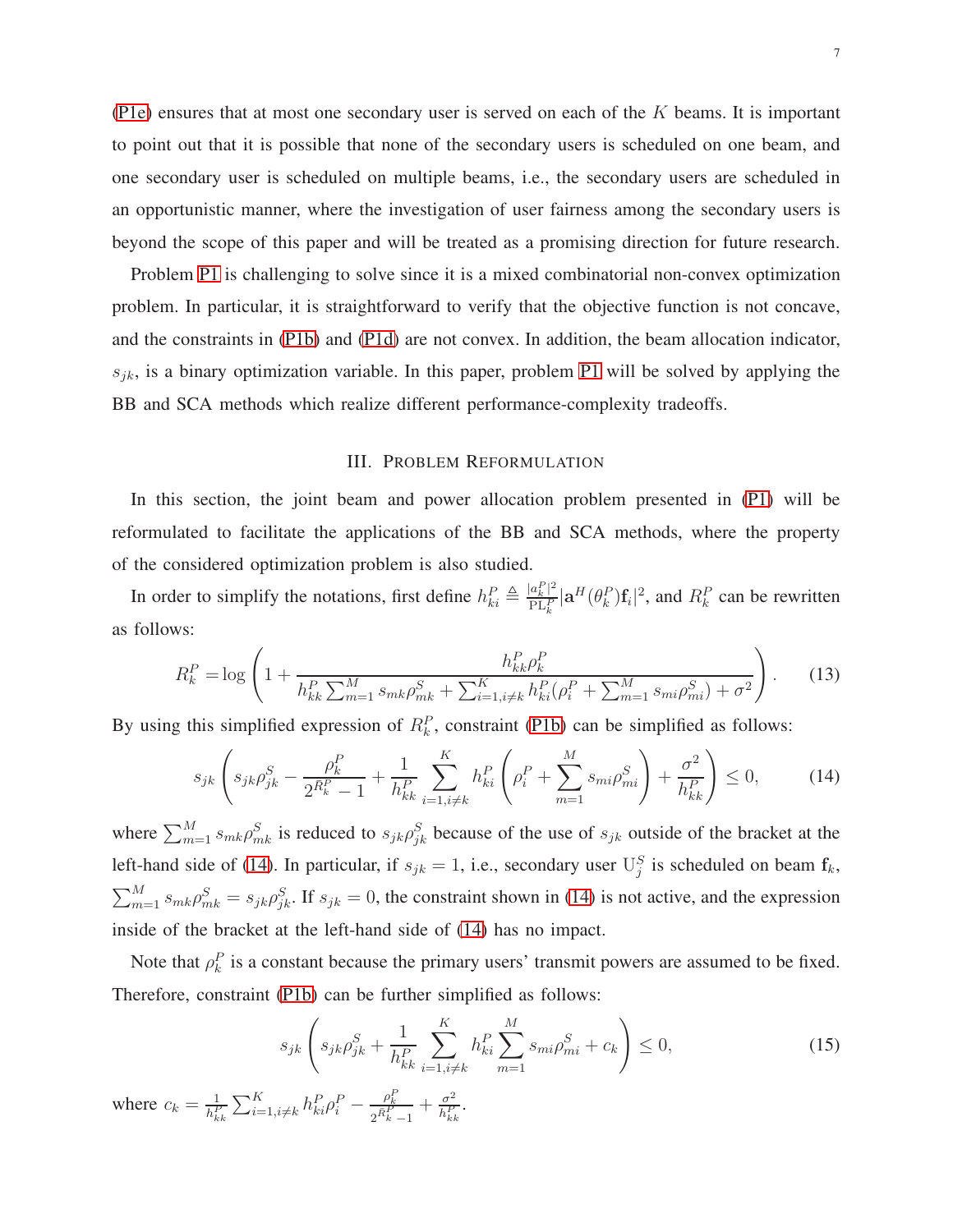Similarly by introducing the following definition,  $h_{jk}^S = \frac{|a_j^S|^2}{PL^S}$  $\frac{a_j^2 \bar{\sigma}}{PL_j^S} |\mathbf{a}^H(\theta_j^S) \mathbf{f}_k|^2$ , the data rate for  $U_j^S$ to decode  $U_k^P$  can be simplified as follows:

$$
R_{j \to k}^{S} = \log \left( 1 + \frac{h_{jk}^{S} \rho_{k}^{P}}{h_{jk}^{S} \sum_{m=1}^{M} s_{mk} \rho_{mk}^{S} + \sum_{i=1, i \neq k}^{K} h_{ji}^{S} (\rho_{i}^{P} + \sum_{m=1}^{M} s_{mi} \rho_{mi}^{S}) + \sigma^{2}} \right),
$$
 (16)

which means that constraint [\(P1d\)](#page-5-2) which ensures the condition  $R_{j\to k}^S \geq \bar{R}_k^P$  can be rewritten as follows:

$$
s_{jk}\left(s_{jk}\rho_{jk}^S - \frac{\rho_k^P}{2^{\bar{R}_k^P} - 1} + \frac{1}{h_{jk}^S} \sum_{i=1, i \neq k}^K h_{ji}^S \left(\rho_i^P + \sum_{m=1}^M s_{mi}\rho_{mi}^S\right) + \frac{\sigma^2}{h_{jk}^S}\right) \le 0,\tag{17}
$$

where the beam allocation indicator is used to simplify the term  $\sum_{m=1}^{M} s_{mk} \rho_{mk}^S$  to  $s_{jk} \rho_{jk}^S$ . By using the fact that the primary users' powers are constants, constraint [\(P1d\)](#page-5-2) can be further simplified as follows:

<span id="page-7-0"></span>
$$
s_{jk}\left(s_{jk}\rho_{jk}^S + \frac{1}{h_{jk}^S} \sum_{i=1, i \neq k}^K h_{ji}^S \sum_{m=1}^M s_{mi}\rho_{mi}^S + b_{jk}\right) \le 0,
$$
\n(18)

where  $b_{jk} = \frac{1}{h^5}$  $\frac{1}{h_{jk}^S}\sum_{i=1,i\neq k}^{K}h_{ji}^S\rho_{i}^P-\frac{\rho_{k}^F}{2^{\bar{R}_{k}^P}}$  $\frac{\rho_k^P}{2^{\bar{R}_k^P}-1}+\frac{\sigma^2}{h_{jl}^S}$  $\frac{\sigma^2}{h_{jk}^S}$ .

Similarly, by applying the above reformulation steps, the objective function can be also simplified as follows:

<span id="page-7-1"></span>
$$
R_{j,k}^{S} = \log \left( 1 + \frac{h_{jk}^{S} \rho_{jk}^{S}}{\sum_{i=1, i \neq k}^{K} h_{ji}^{S} (\rho_{i}^{P} + \sum_{m=1}^{M} s_{mi} \rho_{mi}^{S}) + \sigma^{2}} \right)
$$
  
= 
$$
\log \left( 1 + \frac{h_{jk}^{S} \rho_{jk}^{S}}{\sum_{i=1, i \neq k}^{K} h_{ji}^{S} \sum_{m=1}^{M} s_{mi} \rho_{mi}^{S} + t_{jk}} \right),
$$
(19)

where  $t_{jk} = \sum_{i=1, i \neq k}^{K} h_{ji}^{S} \rho_i^{P} + \sigma$ 

By applying [\(15\)](#page-6-1), [\(18\)](#page-7-0) and [\(19\)](#page-7-1) to problem [P1,](#page-5-4) the considered optimization problem can be equivalently recast as follows:

<span id="page-7-2"></span>
$$
\max_{\rho_{jk}^S, s_{jk}} \sum_{j=1}^M \sum_{k=1}^K s_{jk} \log \left( 1 + \frac{h_{jk}^S \rho_{jk}^S}{\sum_{i=1, i \neq k}^K h_{ji}^S \sum_{m=1}^M s_{mi} \rho_{mi}^S + t_{jk}} \right)
$$
(P2a)

s.t. 
$$
s_{jk} \left( s_{jk} \rho_{jk}^S + \frac{1}{h_{kk}^P} \sum_{i=1, i \neq k}^K h_{ki}^P \sum_{m=1}^M s_{mi} \rho_{mi}^S + c_k \right) \le 0, \forall k, j
$$
 (P2b)

<span id="page-7-3"></span>
$$
\frac{1}{h_{kk}^P} \sum_{i=1, i \neq k}^{K} h_{ki}^P \sum_{m=1}^{M} s_{mi} \rho_{mi}^S + c_k \le 0, \forall k
$$
 (P2c)

<span id="page-7-5"></span><span id="page-7-4"></span>
$$
s_{jk} \left( s_{jk} \rho_{jk}^S + \frac{1}{h_{jk}^S} \sum_{i=1, i \neq k}^K h_{ji}^S \sum_{m=1}^M s_{mi} \rho_{mi}^S + b_{jk} \right) \le 0, \forall k, j
$$
 (P2d)

$$
(P1b), (P1e), \& (P1f). \tag{P2e}
$$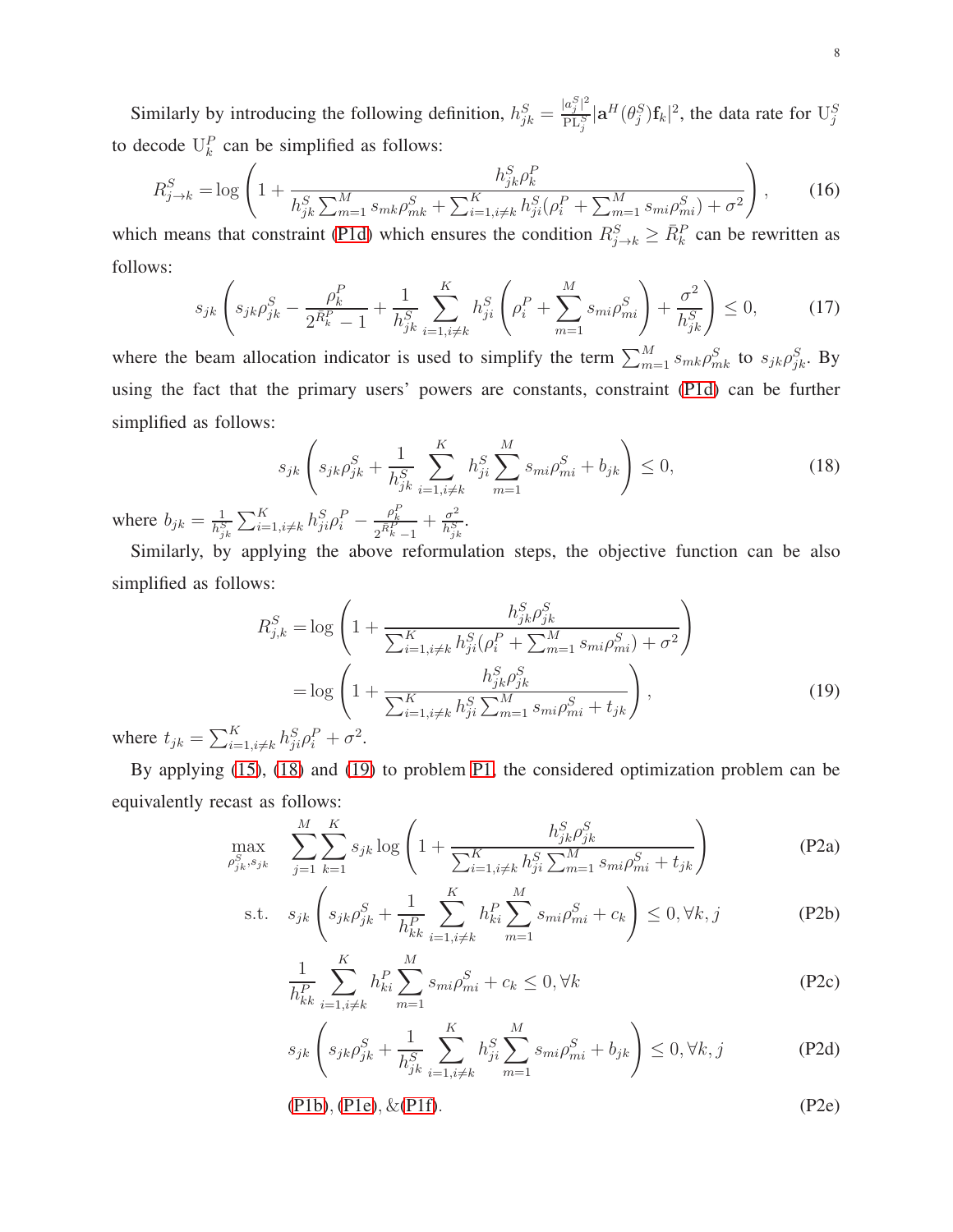Problem [P2](#page-7-2) is concise enough to obtain certain insight for the feature of beam-based resource allocation, as shown in the next subsection.

# *A. Special Cases with*  $M = 1$  *and*  $K > 1$

When  $M = 1$ , there is a single secondary user and problem [P2](#page-7-2) is to find out how the overall transmit power,  $P^{\text{max}}$ , can be distributed among the  $K$  beams. Intuitively, the waterfilling approach can be applied, i.e., all the beams are employed and more power is allocated to a beam with a stronger channel gain. However, our conducted simulation results show a surprising result that greedy scheduling, i.e., using a single beam, is optimal. In particular, the greedy scheduling problem can be simply formulated as follows:

<span id="page-8-0"></span>
$$
\max_{\rho_{1k}} \quad \log \left( 1 + \frac{h_{1k}^S}{t_{1k}} \max\{0, \min\{P^{\max}, -c_k, -b_{1k}\}\} \right). \tag{P3a}
$$

The following lemma shows that the conjecture that greedy scheduling is optimal holds in the special case with  $M = 1$  and  $K = 2$ .

<span id="page-8-1"></span>**Lemma 1.** *Consider a special case with*  $M = 1$  *and*  $K = 2$ *, where the legacy network has* been design to ensure that the target data rates of the primary users are small, i.e.,  $\bar{R}_k^P \rightarrow 0$ ,  $k \in \{1, 2\}$ , and all the primary users use the same transmit power. At high SNR, i.e.,  $\sigma^2 \to 0$ , *the optimal solution of problem [P2](#page-7-2) is the same as that of problem [P3.](#page-8-0)*

# *Proof.* See Appendix [A.](#page-25-0)

The proof for the conclusion that greedy scheduling is optimal for a more general case with  $M = 1$  and  $K > 1$  is difficult to obtain, and will be an important direction for future research. Note that for the general cases with  $M > 1$ , greedy scheduling is not optimal, and problem [P2](#page-7-2) needs to be further rearranged to facilitate the application of the BB and SCA methods, as shown in the next subsections.

## *B. Eliminating the Binary Optimization Variables,*  $s_{jk}$

Problem [P2](#page-7-2) is challenging to solve due to the facts that  $s_{jk}$  is binary and also the two optimization variables,  $s_{jk}$  and  $\rho_{jk}^S$ , are coupled. As shown in [\[24\]](#page-29-17), the binary optimization variables can be eliminated by introducing the following continuous variable:  $\tilde{\rho}_{jk}^S = s_{jk}\rho_{jk}^S$ .

 $\Box$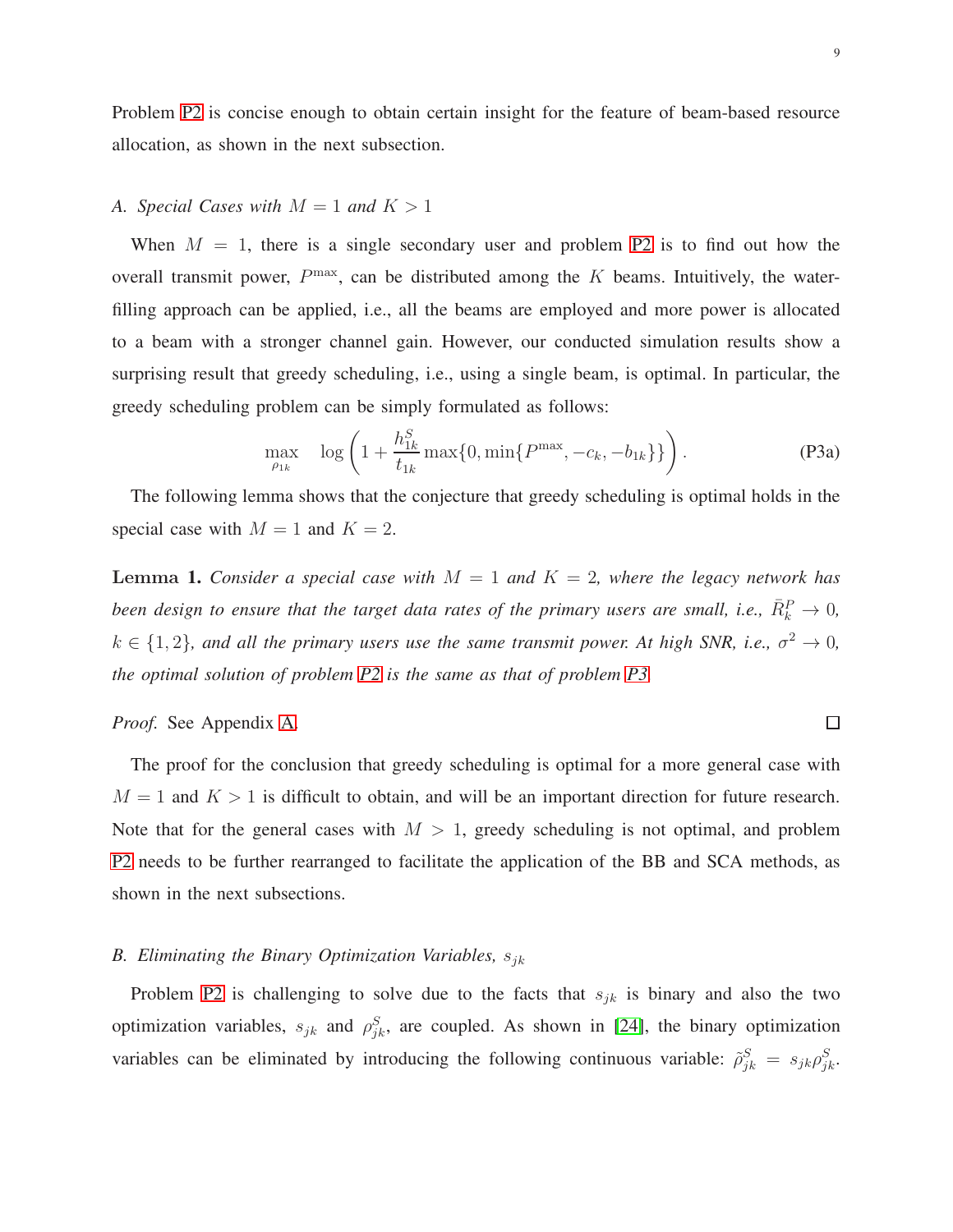By using this auxiliary variable, constraints [\(P2b\)](#page-7-3) and [\(P2c\)](#page-7-4) can be combined together and equivalently expressed as follows:

<span id="page-9-0"></span>
$$
\tilde{\rho}_{jk}^{S} + \frac{1}{h_{kk}^{P}} \sum_{i=1, i \neq k}^{K} h_{ki}^{P} \sum_{m=1}^{M} \tilde{\rho}_{mi}^{S} + c_k \le 0, \forall k, j,
$$
\n(20)

which can be explained in the following. For the case that  $s_{jk} = 1$ ,  $\tilde{\rho}_{jk}^S = \tilde{\rho}_{jk}^S$ , and it is straightforward to show that [\(20\)](#page-9-0) is equivalent to [\(P2b\)](#page-7-3), which is stricter than [\(P2c\)](#page-7-4) and hence constraint [\(P2c\)](#page-7-4) can be ignored in this case. For the case that  $s_{jk} = 0$ ,  $\tilde{\rho}_{jk}^S = 0$ , [\(20\)](#page-9-0) is the same as [\(P2c\)](#page-7-4), whereas constraint [\(P2b\)](#page-7-3) is not active in this case.

Intuitively, constraints [\(P2b\)](#page-7-3) can also be equivalently reformulated to the following concise expression by using  $\tilde{\rho}_{jk}^S$ :

<span id="page-9-1"></span>
$$
\tilde{\rho}_{jk}^{S} + \frac{1}{h_{jk}^{S}} \sum_{i=1, i \neq k}^{K} h_{ji}^{S} \sum_{m=1}^{M} \tilde{\rho}_{mi}^{S} + b_{jk} \leq 0, \forall k, j.
$$
\n(21)

For the case that  $s_{jk} = 1$ , [\(21\)](#page-9-1) is indeed equivalent to [\(P2b\)](#page-7-3). However, for the case that  $s_{jk} = 0$ , [\(21\)](#page-9-1) is not equivalent to [\(P2b\)](#page-7-3), because the original constraint in [\(P2b\)](#page-7-3) is not active in this case but the new constraint in [\(21\)](#page-9-1) is still active and expressed as follows:  $\frac{1}{h_{jk}^S} \sum_{i=1, i\neq k}^K h_{ji}^S \sum_{m=1}^M \tilde{\rho}_{mi}^S +$  $b_{jk} \leq 0$ . Or in other words, the constraint in [\(21\)](#page-9-1) cannot be used to replace [\(P2b\)](#page-7-3) because an extra constraint is introduced if secondary user  $U_j^S$  is not scheduled on beam  $f_k$ . Instead, constraint [\(P2b\)](#page-7-3) can be equivalently recast as follows:

<span id="page-9-3"></span><span id="page-9-2"></span>
$$
\text{sign}(\tilde{\rho}_{jk}) \left( \tilde{\rho}_{jk}^S + \frac{1}{h_{jk}^S} \sum_{i=1, i \neq k}^K h_{ji}^S \sum_{m=1}^M \tilde{\rho}_{mi}^S + b_{jk} \right) \le 0, \forall k, j,
$$
 (22)

where  $sign(x)$  denotes the sign of x.

Furthermore,  $\tilde{\rho}_{jk}$  can also be used to simplify the objective function, where the following equality can be established:

$$
s_{jk} \log \left( 1 + \frac{h_{jk}^S \rho_{jk}^S}{\sum_{i=1, i \neq k}^K h_{ji}^S \sum_{m=1}^M s_{mi} \rho_{mi}^S + t_{jk}} \right) = \log \left( 1 + \frac{h_{jk}^S \tilde{\rho}_{jk}^S}{\sum_{i=1, i \neq k}^K h_{ji}^S \sum_{m=1}^M \tilde{\rho}_{mi}^S + t_{jk}} \right),
$$
\n(23)

which is explained in the following. For the case that  $s_{jk} = 1$ ,  $\tilde{\rho}_{jk}^S = \tilde{\rho}_{jk}^S$  and hence the two sides of [\(23\)](#page-9-2) are the same. For the case that  $s_{jk} = 0$ , the two sides of [\(23\)](#page-9-2) are zero and still equivalent.

Note that the use of these new expressions shown in  $(20)$   $(22)$ , and  $(23)$  can avoid using the beam assignment indicator. However, in order to ensure that at most a single secondary user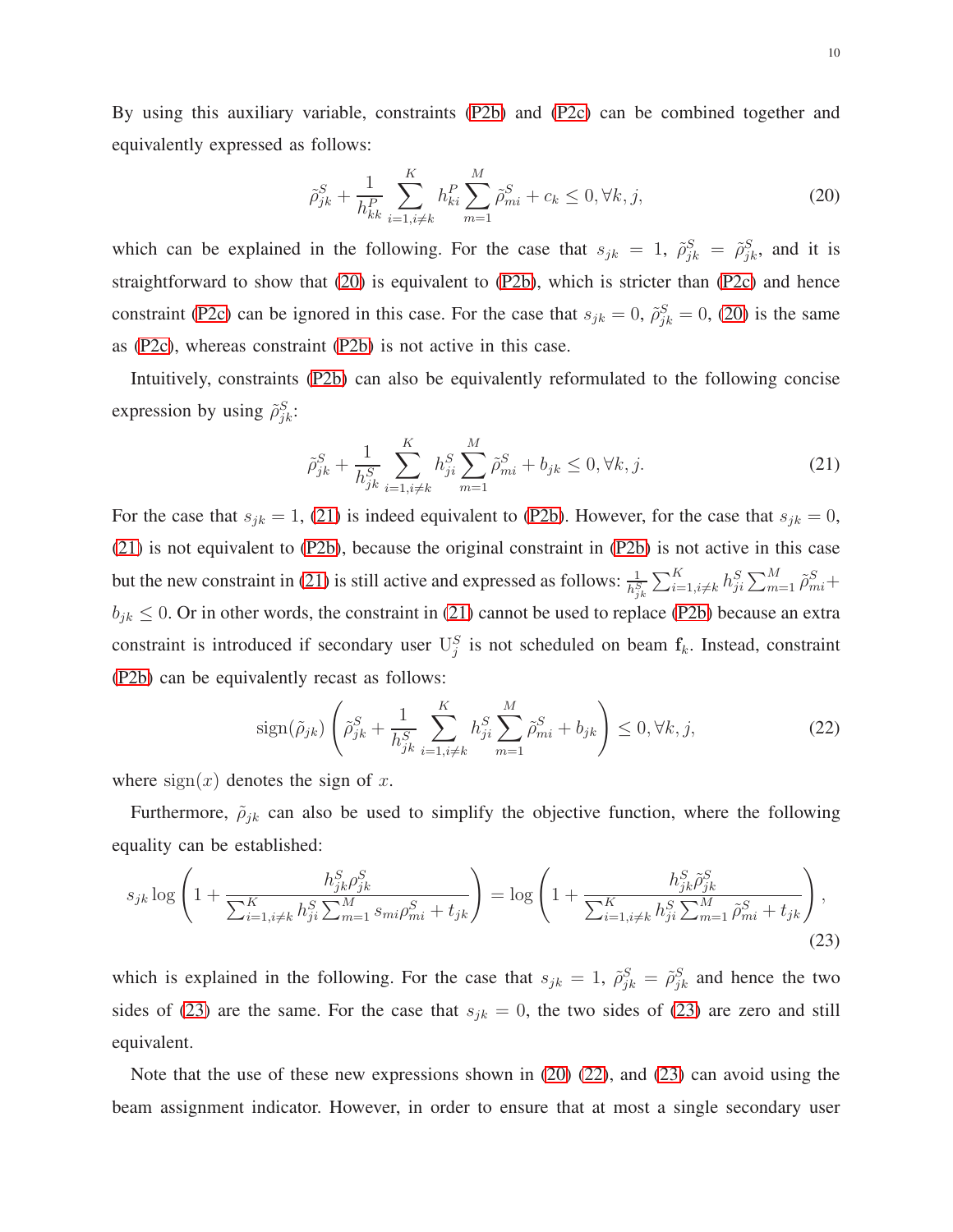is scheduled on one beam, i.e.,  $\sum_{j=1}^{M} s_{jk} = 1$ , a penalty variable, denoted by  $\xi$ , needs to be introduced, and the new objective function is given by

<span id="page-10-2"></span><span id="page-10-0"></span>
$$
\sum_{j=1}^{M} \sum_{k=1}^{K} \log \left( 1 + \frac{h_{jk}^{S} \tilde{\rho}_{jk}^{S}}{\xi h_{jk}^{S} \sum_{m=1, m \neq j}^{M} \tilde{\rho}_{mk}^{S} + \sum_{i=1, i \neq k}^{K} h_{ji}^{S} \sum_{m=1}^{M} \tilde{\rho}_{mi}^{S} + t_{jk} \right).
$$
 (24)

By using  $(20)$   $(22)$ , and  $(24)$ , problem [P2](#page-7-2) can be recast as follows:<sup>[1](#page-10-1)</sup>

$$
\max_{\rho_{jk}^S} \sum_{j=1}^M \sum_{k=1}^K \log \left( 1 + \frac{h_{jk}^S \tilde{\rho}_{jk}^S}{\xi h_{jk}^S \sum_{m=1, m \neq j}^M \tilde{\rho}_{mk}^S + \sum_{i=1, i \neq k}^K h_{ji}^S \sum_{m=1}^M \tilde{\rho}_{mi}^S + t_{jk}} \right) \tag{P4a}
$$

$$
\text{s.t.} \quad \sum_{j=1}^{M} \sum_{k=1}^{K} \tilde{\rho}_{jk} \le P^{\max} \tag{P4b}
$$

$$
(20), (22). \t\t (P4c)
$$

As shown in [\[24\]](#page-29-17), for the case  $\xi \to \infty$ , problem [P4](#page-10-2) is equivalent to problem [P2.](#page-7-2)

# *C. Reducing the Number of Variables to Be Optimized*

For problem [P4,](#page-10-2) there are MK variables to be optimized, i.e.,  $\tilde{\rho}_{jk}$ ,  $1 \le j \le M$  and  $1 \le k \le$ K, which can cause significant computational complexity. It is important to point out that the constraints in [\(20\)](#page-9-0) and [\(22\)](#page-9-3) can be used to reduce the number of optimization variables. For example, by using the constraint in [\(20\)](#page-9-0), one can conclude that if  $c_k > 0$ ,  $\tilde{\rho}_{jk}^S = 0$  which also means  $s_{jk} = 0, \forall j \in \{1, \dots, M\}$ , because the following inequality can never be satisfied

$$
\tilde{\rho}_{jk}^S + \frac{1}{h_{kk}^P} \sum_{i=1, i \neq k}^K h_{ki}^P \sum_{m=1}^M \tilde{\rho}_{mi}^S + c_k \le 0.
$$
\n(25)

This conclusion is also expected as explained in the following. Recall that  $c_k$  = 1  $\frac{1}{h_{kk}^P}\sum_{i=1,i\neq k}^{K}h_{ki}^P\rho_i^P-\frac{\rho_k^P}{2^{\bar{R}_k^P}}$  $\frac{\rho_k^P}{2^{\bar{R}_k^P}-1}+\frac{\sigma^2}{h_{kl}^P}$  $\frac{\sigma^2}{h_{kk}^p}$ , and hence  $c_k > 0$  is equivalent to the following:

$$
\log\left(1 + \frac{h_{kk}^P \rho_k^P}{\sum_{i=1, i \neq k}^K h_{ki}^P \rho_i^P + \sigma^2}\right) < \bar{R}_k^P,\tag{26}
$$

which means that  $U_k^P$ 's QoS requirement cannot be satisfied even if no secondary user is served on beam  $f_k$ . Or in other words, if  $c_k > 0$ , beam  $f_k$  is not available to any secondary users. Similarly, by using the constraint in [\(22\)](#page-9-3), one can conclude that  $b_{jk} > 0$  leads to  $\tilde{\rho}_{jk}^S = 0$  which also means  $s_{jk} = 0$ .

<span id="page-10-1"></span><sup>&</sup>lt;sup>1</sup>It can be straightforwardly verified that the objective and the constraints of problem [P4](#page-10-2) are monotonic functions, which means that similar to the BB method, monotonic optimization can also be used to find the optimal solution of problem [P4.](#page-10-2)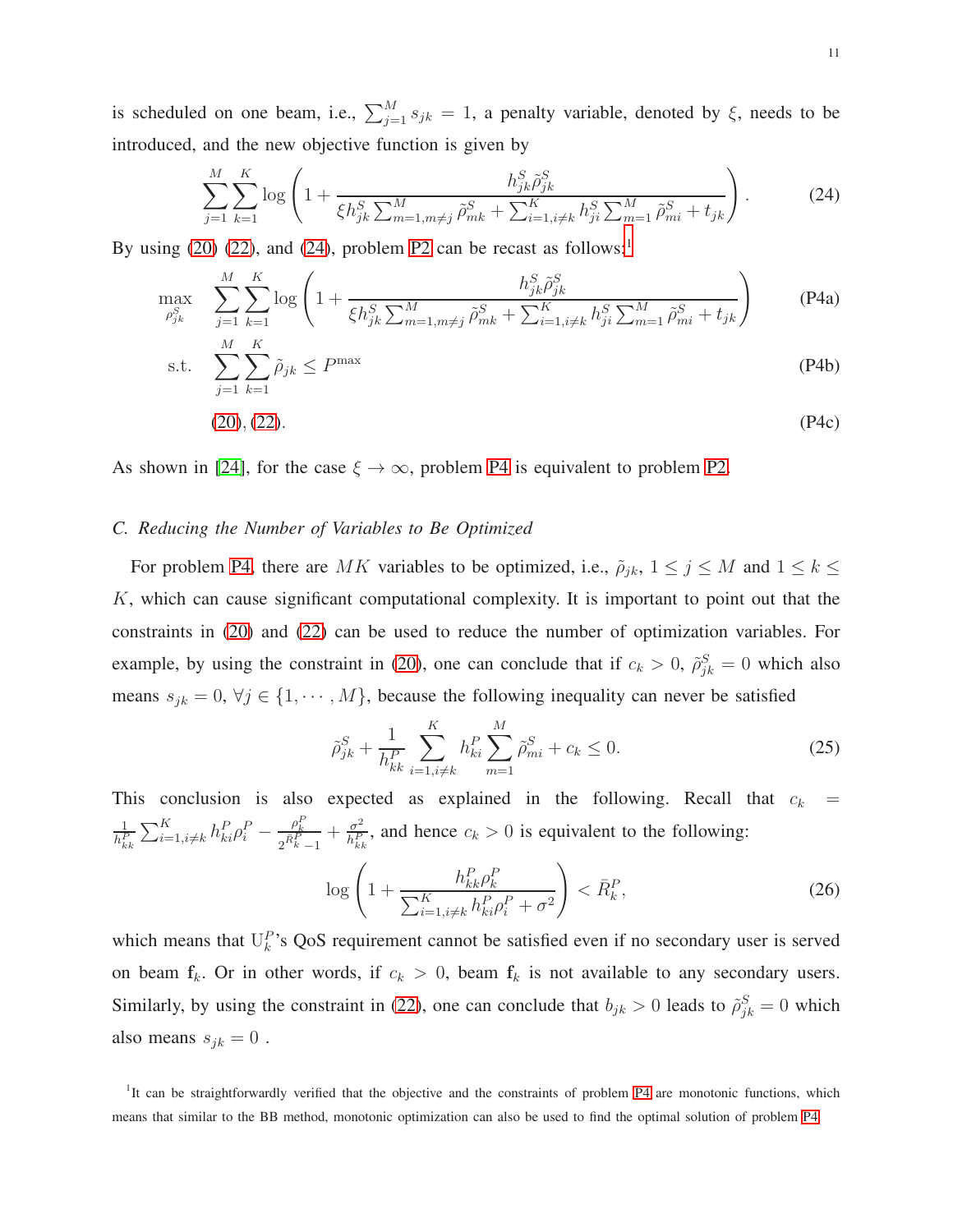In order to use the two conclusions for reducing the number of the optimization variables, first build the following set:

<span id="page-11-0"></span>
$$
S = \{\{j,k\} | b_{jk} \le 0, c_k \le 0\}.
$$
 (27)

Based on the previous discussions,  $\tilde{\rho}_{jk} = 0$  and  $s_{jk} = 0$ , if  $\{j, k\} \notin S$ , and hence there is no need to optimize these variables. Therefore, by using the set  $S$ , problem [P4](#page-10-2) can be equivalently expressed as follows:

$$
\max_{\rho_{jk}^S, \forall \{j,k\} \in \mathcal{S}} \quad \sum_{\forall \{j,k\} \in \mathcal{S}} \log \left( 1 + \frac{h_{jk}^S \tilde{\rho}_{jk}^S}{\xi h_{jk}^S \sum_{m=1, m \neq j}^M \tilde{\rho}_{mk}^S + \sum_{i=1, i \neq k}^K h_{ji}^S \sum_{m=1}^M \tilde{\rho}_{mi}^S + t_{jk}} \right) \tag{P5a}
$$

s.t. 
$$
\tilde{\rho}_{jk}^S + \frac{1}{h_{kk}^P} \sum_{i=1, i \neq k}^K h_{ki}^P \sum_{m=1}^M \tilde{\rho}_{mi}^S + c_k \le 0, \forall \{j, k\} \in \mathcal{S}
$$
 (P5b)

$$
\text{sign}(\tilde{\rho}_{jk})\left(\tilde{\rho}_{jk}^S + \frac{1}{h_{jk}^S} \sum_{i=1, i \neq k}^K h_{ji}^S \sum_{m=1}^M \tilde{\rho}_{mi}^S + b_{jk}\right) \le 0, \forall \{j, k\} \in \mathcal{S}
$$
 (P5c)

$$
\sum_{\forall \{j,k\} \in \mathcal{S}} \tilde{\rho}_{jk} \le P^{\max}.\tag{P5d}
$$

#### *D. Reformulating the Problem into a Matrix-Based Form*

In this subsection, problem [P5](#page-11-0) will be reformulated into a matrix form to facilitate the application of the BB and SCA methods. Recall that the set,  $S$ , contains the indices of the secondary users whose transmit powers can be non-zero and need to be optimized, i.e., if  $\{j,k\} \in S$ , secondary user  $\mathbb{U}_{j}^{S}$  can be scheduled on beam  $f_{k}$ . Denote the size of S by  $|S|$ . By using S, one can build a  $|S| \times 2$  matrix, denoted by S, where the two elements on the *i*-th row of **S** are the *i*-th element of *S*. For example, if  $S = \{\{1, 1\}, \{1, 2\}, \{2, 2\}\}\$ , **S** =  $\sqrt{ }$  $\overline{1}$ 1 1 2 1 2 2 1  $\overline{a}$ T .

Furthermore, denote the element on the p-th row and q-th column of a matrix S by  $S_{pq}$ . Define  $y_p = \tilde{\rho}_{\mathbf{S}_{p1}\mathbf{S}_{p2}}$ , and  $\mathbf{y} = \begin{bmatrix} y_1 & \cdots & y_{|\mathcal{S}|} \end{bmatrix}^T$  which collects all the variables to be optimized. Define  $\tilde{\rho}$  as a  $KM \times 1$  vector collecting the original  $KM$  variables,  $\tilde{\rho}_{jk}$ , i.e.,

$$
\tilde{\rho} = \begin{bmatrix} \tilde{\rho}_{11} & \cdots & \tilde{\rho}_{M1} & \cdots & \tilde{\rho}_{1K} & \cdots & \tilde{\rho}_{MK} \end{bmatrix}^T.
$$
 (28)

Furthermore, define R as a  $KM \times |\mathcal{S}|$  mapping matrix to ensure  $\tilde{\rho} = Ry$ , where R can be built as follows. R is an all zero matrix, except that the element on the  $(M(S_{p2} - 1)$  +  $\mathbf{S}_{p1}$ )-th row and p-th column of R,  $1 \leq p \leq |\mathcal{S}|$ , is set as one. For the above example with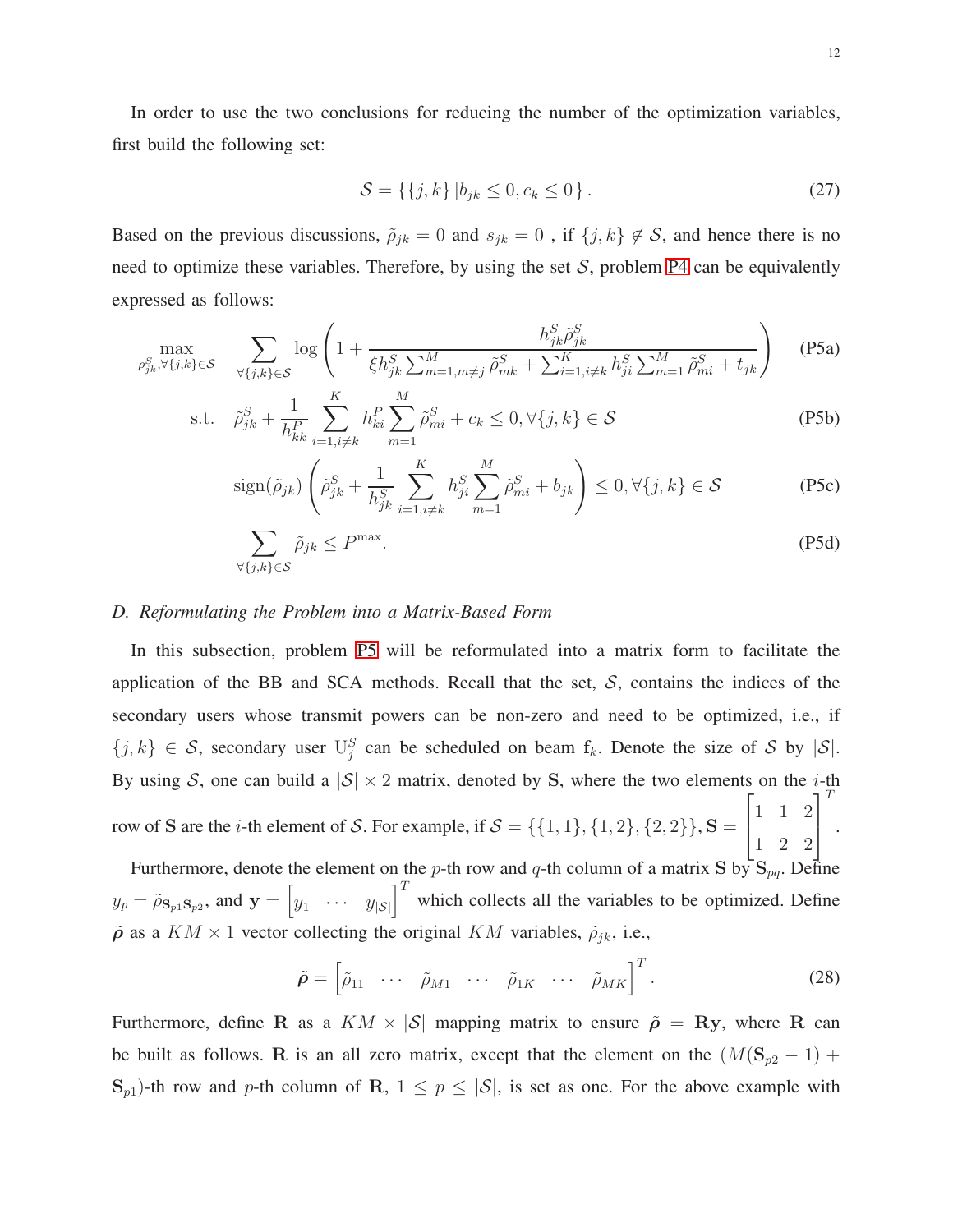$S = \{\{1,1\},\{1,2\},\{2,2\}\},\ \mathbf{y} = \begin{bmatrix} y_1 & y_2 & y_3 \end{bmatrix}^T,\ y_1 = \tilde{\rho}_{\mathbf{S}_{11}\mathbf{S}_{12}} = \tilde{\rho}_{11},\ y_1 = \tilde{\rho}_{\mathbf{S}_{21}\mathbf{S}_{22}} = \tilde{\rho}_{12},$  $y_2 = \tilde{\rho}_{\mathbf{S}_{31}\mathbf{S}_{32}} = \tilde{\rho}_{22}, \ \tilde{\rho} = \begin{bmatrix} \tilde{\rho}_{11} & \tilde{\rho}_{21} & \tilde{\rho}_{12} & \tilde{\rho}_{22} \end{bmatrix}^T$ , and **R** is defined as follows:

<span id="page-12-1"></span><span id="page-12-0"></span>
$$
\mathbf{R} = \begin{bmatrix} 1 & 0 & 0 \\ 0 & 0 & 0 \\ 0 & 1 & 0 \\ 0 & 0 & 1 \end{bmatrix} . \tag{29}
$$

By using the above definitions, problem [P5](#page-11-0) can be equivalently recast as follows:

$$
\max_{\mathbf{y}} \quad \sum_{p=1}^{|\mathcal{S}|} \log \left( 1 + \frac{\mathbf{c}_p^T \mathbf{y}}{\mathbf{d}_p^T \mathbf{R} \mathbf{y} + t_{\mathbf{S}_{p1} \mathbf{S}_{p2}}} \right) \tag{P6a}
$$

$$
\text{s.t.} \quad \mathbf{e}_p^T \mathbf{R} \mathbf{y} + c_{\mathbf{S}_{p2}} \le 0, 1 \le p \le |\mathcal{S}| \tag{P6b}
$$

<span id="page-12-3"></span>
$$
\operatorname{sign}(y_p) \left( \mathbf{f}_p^T \mathbf{R} \mathbf{y} + b_{\mathbf{S}_p \mathbf{1} \mathbf{S}_p 2} \right) \le 0, 1 \le p \le |\mathcal{S}| \tag{P6c}
$$

<span id="page-12-2"></span>
$$
\mathbf{1}_{|\mathcal{S}|\times 1}^T \mathbf{y} \le P^{\max}.\tag{P6d}
$$

where  $c_p$  is a  $|S| \times 1$  vector as follows:

$$
\mathbf{c}_p = \begin{bmatrix} \mathbf{0}_{1 \times (p-1)} & h_{\mathbf{S}_{p1} \mathbf{S}_{p2}}^S & \mathbf{0}_{1 \times (|\mathcal{S}|-p)} \end{bmatrix}^T, \tag{30}
$$

 $d_p$  is an  $MK \times 1$  vector as follows:

$$
\mathbf{d}_{p} = \begin{bmatrix} h_{\mathbf{S}_{p1}}^{S} \mathbf{1}_{1 \times M} & \cdots & \xi h_{\mathbf{S}_{p1}\mathbf{S}_{p2}}^{S} \tilde{\mathbf{1}}_{1 \times M}^{\mathbf{S}_{p1}} & \cdots & h_{\mathbf{S}_{p1}K}^{S} \mathbf{1}_{1 \times M} \end{bmatrix}^{T}, \tag{31}
$$

 $\tilde{\mathbf{1}}_{1\times M}^{S_{p1}}$  is a  $1\times M$  all-one vector except that its  $S_{p1}$ -th element is zero,  $e_p$  is an  $MK \times 1$  vector as follows:

$$
\mathbf{e}_p = \begin{bmatrix} h_{\mathbf{S}_{p2}1}^P \\ h_{\mathbf{S}_{p2} \mathbf{S}_{p2}}^P \mathbf{1}_{1 \times M} & \cdots & \tilde{\mathbf{0}}_{1 \times M}^{\mathbf{S}_{p1}} & \cdots & \frac{h_{\mathbf{S}_{p2}K}^P}{h_{\mathbf{S}_{p2} \mathbf{S}_{p2}}^P} \mathbf{1}_{1 \times M} \end{bmatrix}^T, \qquad (32)
$$

 $\tilde{0}_{1\times M}^{S_{p1}}$  is a  $1\times M$  all-zero vector except that its  $S_{p1}$ -th element is one, and  $f_p$  is an  $MK \times 1$ vector as follows:

$$
\mathbf{f}_p = \begin{bmatrix} h_{\mathbf{S}_{p1}}^S \\ \overline{h_{\mathbf{S}_{p1}}^S \mathbf{S}_{p2}} \mathbf{1}_{1 \times M} & \cdots & \widetilde{\mathbf{0}}_{1 \times M}^{\mathbf{S}_{p1}} & \cdots & \overline{h_{\mathbf{S}_{p1}}^S \mathbf{S}_{p2}} \mathbf{1}_{1 \times M} \end{bmatrix}^T.
$$
 (33)

The concise expression shown in [\(P6\)](#page-12-0) provides insight to the considered joint beam and power allocation problem. For example, the constraints in [\(P6b\)](#page-12-1) and [\(P6d\)](#page-12-2) are based on simple affine functions. However, the constraint in [\(P6c\)](#page-12-3) is not in a convex form due to the involvement of sign. In addition, the objective function is also not in a concave form as its logarithm terms contain ratios of linear functions.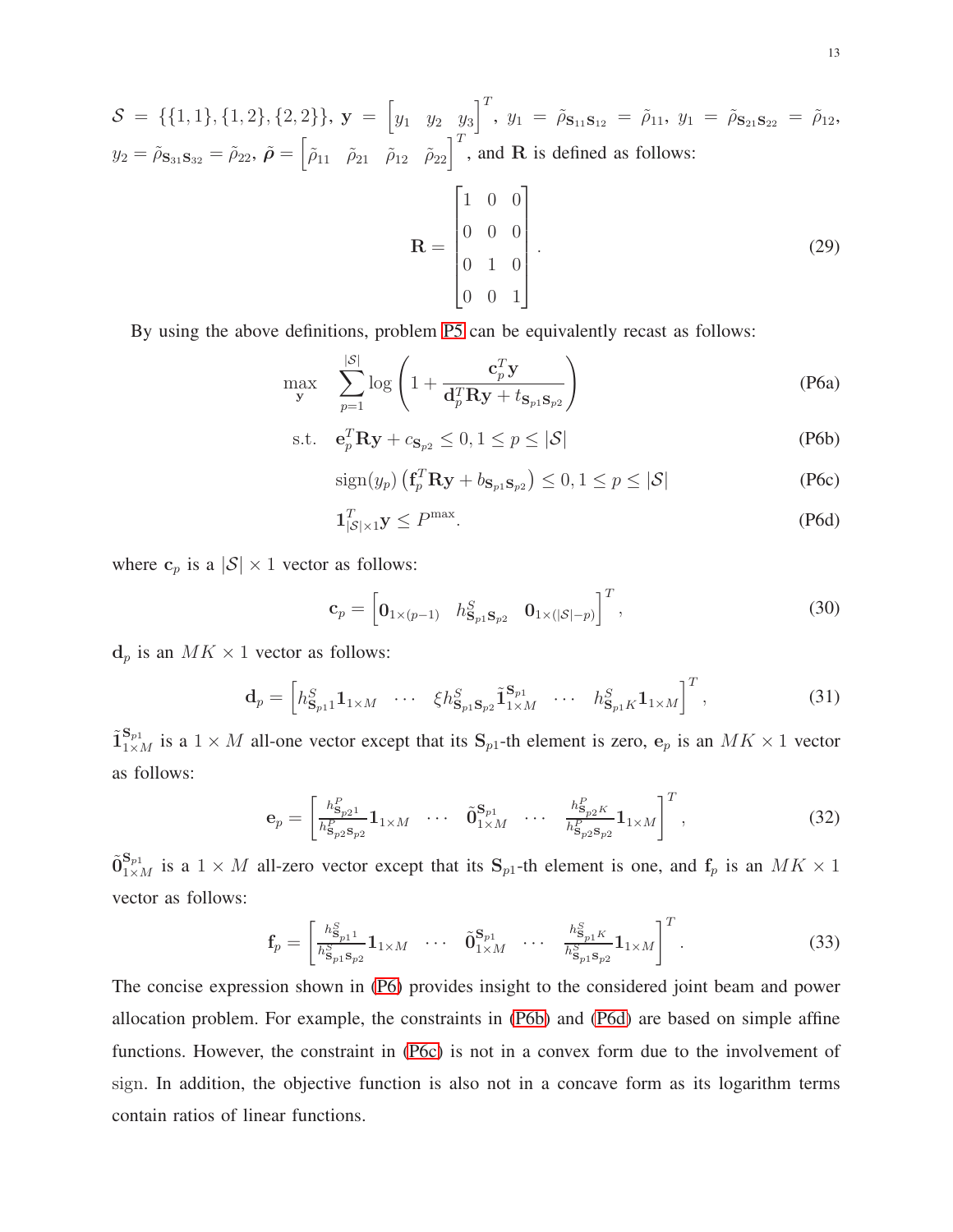## IV. OPTIMAL AND SUBOPTIMAL SOLUTIONS FOR JOINT BEAM AND POWER ALLOCATION

In this section, two algorithms with different tradeoffs between performance and complexity are developed.

# *A. Applying the Branch and Bound Method*

The BB method can be viewed as a type of structured search, where the feasibility region of the optimization problem is divided into smaller regions and a search for the optimal solution is carried out by focusing on those regions which are more promising and removing (pruning) those unlike ones. In the following, the considered optimization problem is first reformulated to facilitate the application of the BB method, and then the issue to find the upper and lower bounds on the optimal value of the considered optimization problem is focused.

*1) Implementation of the BB method:* Recall that the BB method can be ideally applied to the optimization problem with the following two features [\[18\]](#page-29-11), [\[19\]](#page-29-12). One feature is that the feasibility region of the optimization problem can be expressed as a multi-dimensional rectangle, as it can be straightforwardly partitioned. The other feature is that the lower and upper bounds on the objective function for a partitioned feasibility region can be straightforwardly found. In order to recast the considered optimization problem to a form with the aforementioned two features, by introducing auxiliary variables,  $x_p$ ,  $1 \leq p \leq |\mathcal{S}|$ , problem [P6](#page-12-0) can be first rewritten as follows:

$$
\min_{\mathbf{y},x_p} f(\mathbf{x}) = -\sum_{p=1}^{|\mathcal{S}|} \log\left(1 + x_p\right) \tag{P7a}
$$

$$
\text{s.t.} \quad x_p \le \frac{\mathbf{c}_p^T \mathbf{y}}{\mathbf{d}_p^T \mathbf{R} \mathbf{y} + t_{\mathbf{S}_{p1} \mathbf{S}_{p2}}}, 1 \le p \le |\mathcal{S}| \tag{P7b}
$$

<span id="page-13-1"></span><span id="page-13-0"></span>
$$
(P6b), (P6c), (P6d). \tag{P7c}
$$

<span id="page-13-2"></span>Problem [P7](#page-13-0) facilitates the application of the BB method since its feasibility region with respect to  $x_p$ , i.e., [\(P7b\)](#page-13-1), is a simple multi-dimensional rectangle. By defining  $\mathbf{x} = \begin{bmatrix} x_1 & \cdots & x_{|\mathcal{S}|} \end{bmatrix}$  and absorbing the variables, y, into the feasibility region, problem [P7](#page-13-0) can be further rewritten as follows:

$$
\min_{\mathbf{x}} f(\mathbf{x}) \quad \text{s.t.} \quad \mathbf{x} \in \mathcal{G}. \tag{P8a}
$$

where

$$
G = \{x | (P7b), (P6b), (P6c), (P6d)\}.
$$
 (34)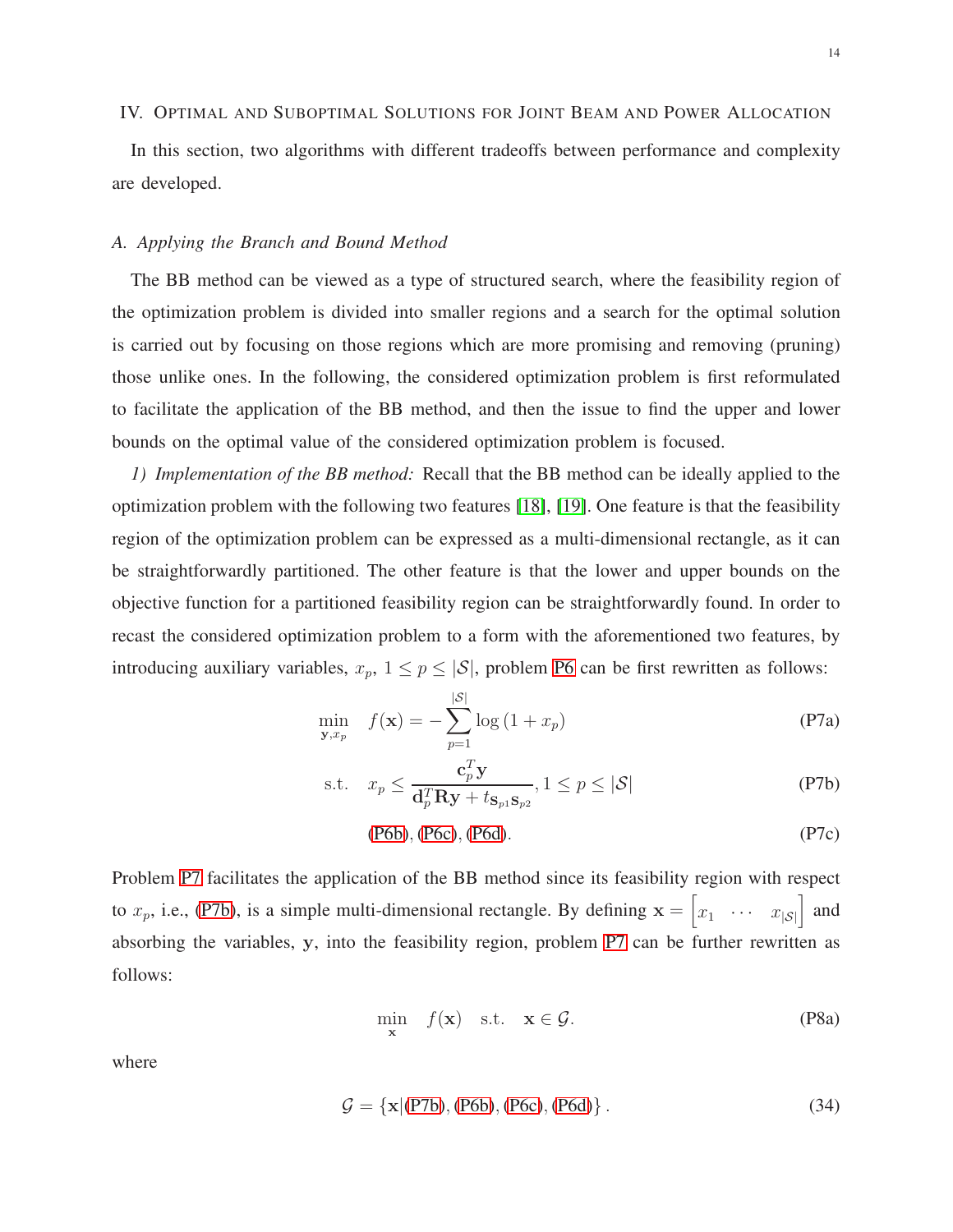# <span id="page-14-1"></span>Algorithm 1 Branch and Bound Algorithm

1: Set  $\mathcal{B}_0 = {\mathcal{D}_0}$  and tolerance  $\epsilon$ ,  $k = 0$ ,  $U_0 = \phi^{\text{up}}(\mathcal{D}_0)$ ,  $L_0 = \phi^{\text{lb}}(\mathcal{D}_0)$ , and  $\Delta = U_0 - L_0$ 2: while  $\Delta \geq \epsilon$  do 3:  $k = k + 1$ . 4: Find  $D \in \mathcal{B}_{k-1}$  which yields the smallest lower bound 5: Split  $D$  along its longest edge into  $D_1$  and  $D_2$ 6: Construct  $\mathcal{B}_k = \{ \mathcal{D}_1 \cup \mathcal{D}_1 \cup (\mathcal{B}_{k-1} \backslash \mathcal{D}) \}$ 7: Find the updated upper bound  $U_k = \min \phi^{\text{up}}(\mathcal{D})$ ,  $\forall \mathcal{D} \in \mathcal{B}_k$ . 8: Find the updated lower bound  $L_k = \min \phi^{\text{lb}}(\mathcal{D}), \forall \mathcal{D} \in \mathcal{B}_k$ . 9: Update  $\Delta$  by using  $\Delta = U_k - L_k$ 10: Remove those  $D$  in  $\mathcal{B}_k$  whose lower bounds are larger than  $U_k$ .

11: end

As to be shown in the next subsection, the task to find the lower and upper on the optimal value can be simplified if the objective function of the considered optimization problem is a monotonically decreasing function, which motivates the objective function to be rewritten as follows:

$$
\tilde{f}(\mathbf{x}) = \begin{cases}\n-\sum_{p=1}^{|\mathcal{S}|} \log(1 + x_p), & \text{if } \mathbf{x} \in \mathcal{G} \\
0, & \text{otherwise}\n\end{cases}.
$$
\n(35)

It is straightforward to verify that  $\tilde{f}(\mathbf{x})$  is a monotonically decreasing function of x, and problem [P8](#page-13-2) can be expressed as follows:

<span id="page-14-0"></span>
$$
\min_{\mathbf{x}} \quad \tilde{f}(\mathbf{x}) \quad \text{s.t.} \quad \mathbf{x} \in \mathcal{G}. \tag{P9a}
$$

As shown in [\[18\]](#page-29-11), problem [P9](#page-14-0) yields the same optimal solution as problem [P8.](#page-13-2) Problem [P9](#page-14-0) can be solved efficiently by applying the BB method, as shown in Algorithm [1.](#page-14-1)

As shown in Algorithm [1,](#page-14-1) the initialization of the BB method needs to define an initial search region, which is a  $|S|$ -dimensional rectangle, denoted by  $\mathcal{D}_0$  and defined as follows:

$$
\mathcal{D}_0 = \{ \mathbf{x} | 0 \le x_p \le x_p^B \},\tag{36}
$$

where  $x_p^B = \frac{P_{\text{max}} \mathbf{c}_p^T \mathbf{1}_{|S| \times 1}}{t_{\mathbf{S}_p} \mathbf{s}_p}$  $\frac{d \mathbf{x} \in \mathcal{L}_p \mathbf{1}_{|\mathcal{S}| \times 1}}{d \mathbf{x}_{\mathcal{B}_p \mathbf{1}_{|\mathcal{S}_p \times 2}}$  denotes the upper bound on  $x_p$ .

During the k-th iteration, the rectangle which yields the smallest lower bound among all the rectangles in the set,  $\mathcal{B}_{k-1}$ , is located and partitioned into two smaller rectangles along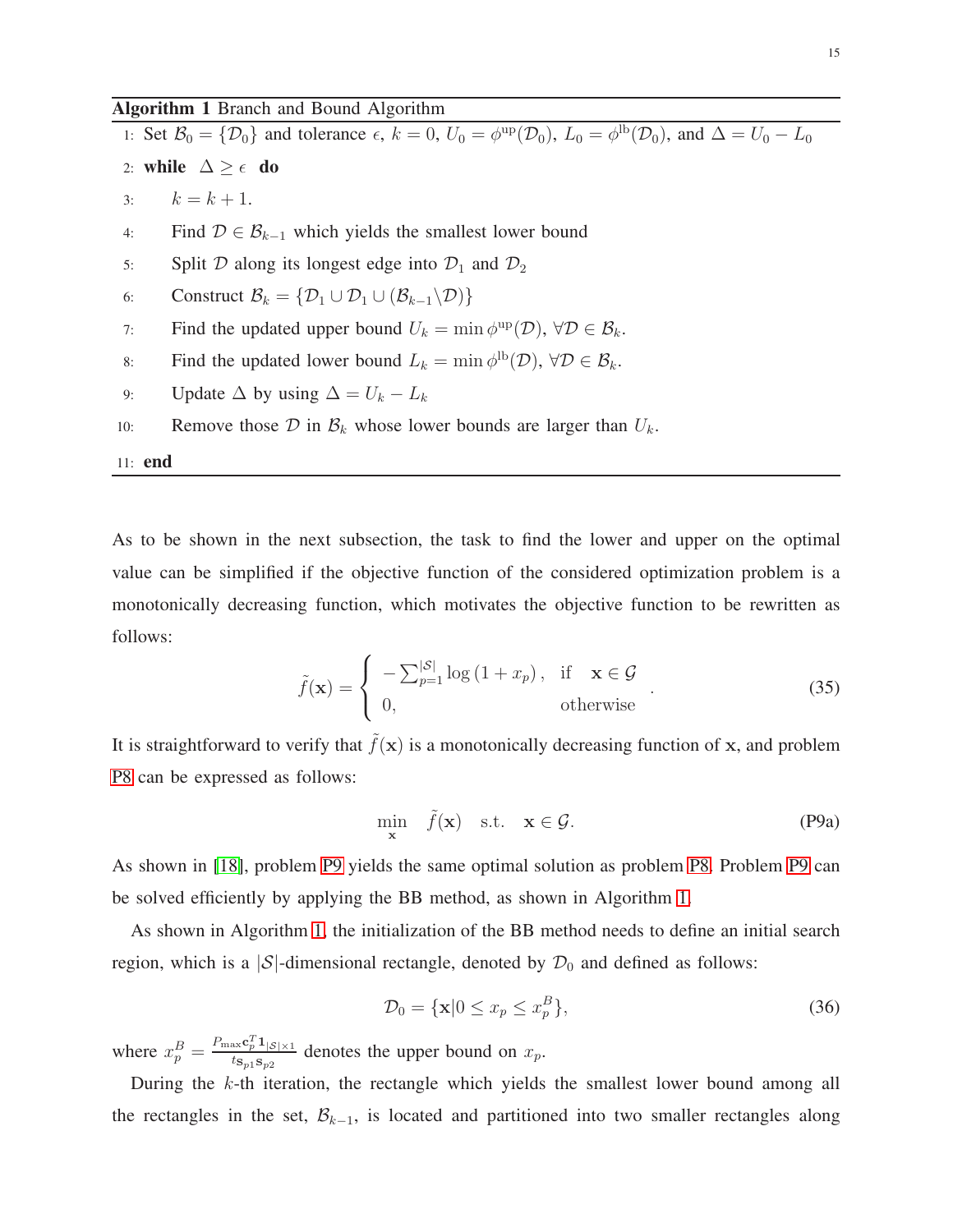its longest edge, denoted by  $\mathcal{D}_1$  and  $\mathcal{D}_2$ , respectively. For each rectangle,  $\mathcal{D}_i$ , find the upper and lower bounds on the optimal value of the considered optimization problem, denoted by  $\phi^{\text{up}}(\mathcal{D}_i)$  and  $\phi^{\text{lb}}(\mathcal{D}_i)$ , respectively. More discussions will be provided in the next subsection for calculating  $\phi^{\text{up}}(\mathcal{D})$  and  $\phi^{\text{lb}}(\mathcal{D})$ . The overall lower and upper bounds on the optimal value can be updated iteratively as shown in Algorithm [1,](#page-14-1) where this updated upper bound can also be used to remove those rectangles whose lower bounds are larger than the new upper bound. The algorithm terminates when the difference between the overall lower and upper bounds is smaller than the given tolerance parameter, denoted by  $\epsilon$ .

2) Finding the upper and lower bounds  $\phi^{\text{up}}(D)$  and  $\phi^{\text{lb}}(D)$ : For each rectangle, D, denote its maximum and minimum vertices by  $x_{\text{max}}$  and  $x_{\text{min}}$ , respectively, i.e.,  $x_{\text{min}} \le x \le x_{\text{max}}$  for  $x \in \mathcal{D}$ . By using the fact that  $\tilde{f}(x)$  is a monotonically decreasing function of x, the lower and upper bounds,  $\phi^{\text{lb}}(\mathcal{D})$  and  $\phi^{\text{up}}(\mathcal{D})$ , can be calculated as follows:

<span id="page-15-0"></span>
$$
\phi^{\text{lb}}(\mathcal{D}) = \begin{cases} f(\mathbf{x}_{\text{max}}), & \text{if } \mathbf{x}_{\text{min}} \in \mathcal{G} \\ 0, & \text{otherwise} \end{cases}
$$
 (37)

and

<span id="page-15-1"></span>
$$
\phi^{\text{up}}(\mathcal{D}) = \begin{cases} f(\mathbf{x}_{\text{min}}), & \text{if } \mathbf{x}_{\text{min}} \in \mathcal{G} \\ 0, & \text{otherwise} \end{cases} . \tag{38}
$$

The rationale behind the bounds shown in [\(37\)](#page-15-0) and [\(38\)](#page-15-1) is that, if  $x_{min}$  is feasible,  $x_{min}$  yields the maximal value for the objective function since it is the minimum element in  $\mathcal{D}$ , whereas  $x_{\text{max}}$  is the maximum element in D and can be used to find a (not necessarily achievable) lower bound on the objective function. If  $x_{min}$  is not feasible, the rectangle is located outside of the feasibility region and hence should be pruned (removed), where the use of zero for the upper and lower bounds in this case can realize this goal. The task to verify whether  $x_{\min} \in \mathcal{G}$ , i.e.,  $x<sub>min</sub>$  is feasible, can be accomplished by carrying out the following feasibility study

$$
\max_{\mathbf{y}} \quad 1 \tag{P10a}
$$

$$
\text{s.t.} \quad \left( \mathbf{c}_p^T - x_p \mathbf{d}_p^T \mathbf{R} \right) \mathbf{y} \geq x_{\min, p} t_{\mathbf{S}_{p1} \mathbf{S}_{p2}} \tag{P10b}
$$

<span id="page-15-4"></span><span id="page-15-3"></span>
$$
\mathbf{e}_p^T \mathbf{R} \mathbf{y} + c_{\mathbf{S}_{p2}} \le 0, 1 \le p \le |\mathcal{S}| \tag{P10c}
$$

<span id="page-15-6"></span><span id="page-15-5"></span><span id="page-15-2"></span>
$$
\operatorname{sign}(y_p) \left( \mathbf{f}_p^T \mathbf{R} \mathbf{y} + b_{\mathbf{S}_p \mathbf{1} \mathbf{S}_p 2} \right) \le 0, 1 \le p \le |\mathcal{S}| \tag{P10d}
$$

$$
\mathbf{1}_{|\mathcal{S}|\times 1}^T \mathbf{y} \le P^{\max},\tag{P10e}
$$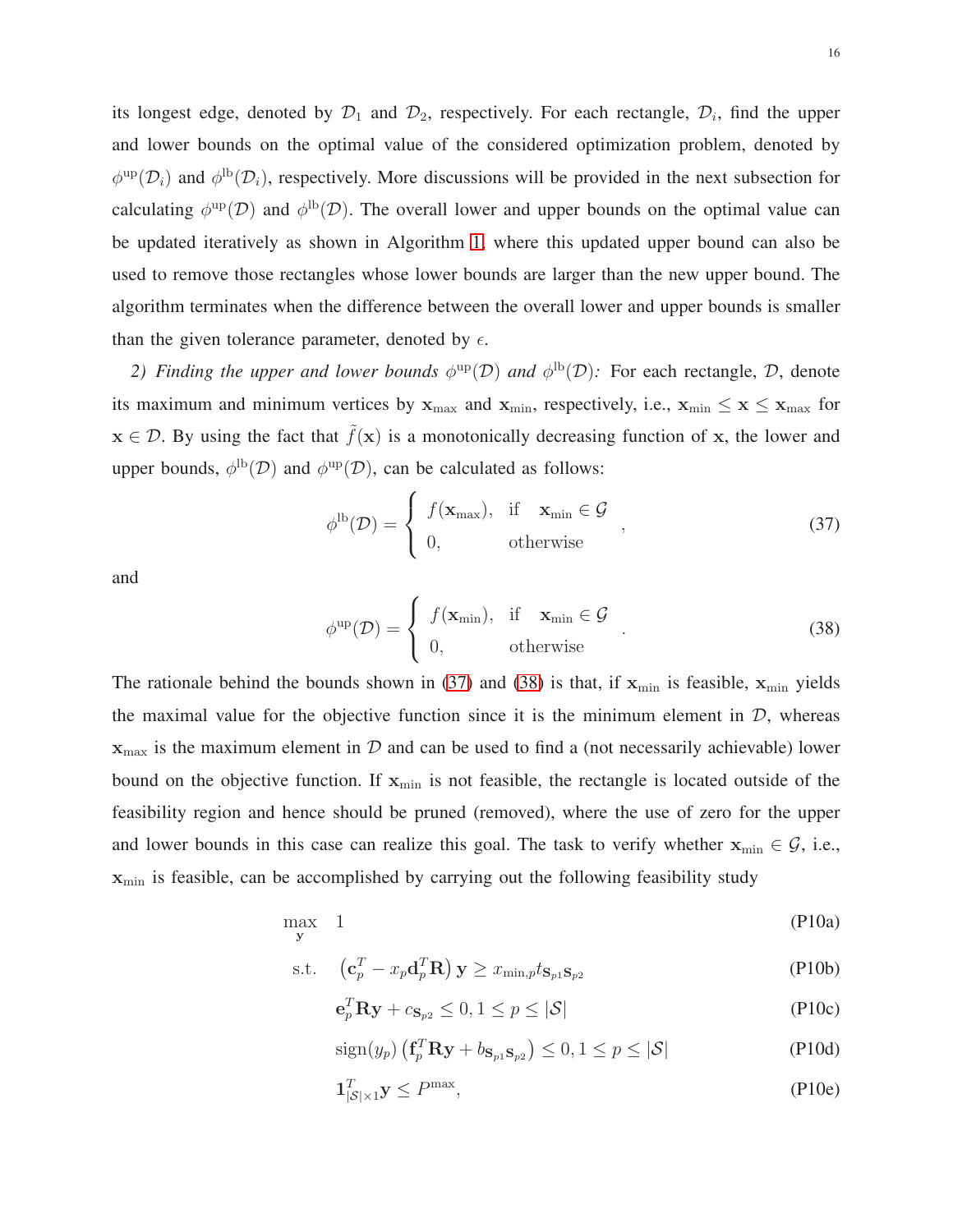where  $x_{\min,p}$  is the p-th element of  $x_{\min}$ . Note that the use of  $sign(y_p)$  makes constraint [\(P10d\)](#page-15-2) not convex. It is important to point out that  $y_p = 0$  and  $x_{\min,p} = 0$  are equivalent, i.e.,  $y_p = 0$ leads to  $x_{\min,p} = 0$  and vice versa. By using this observation, problem [P10](#page-15-3) can be recast as the following equivalent form:

<span id="page-16-0"></span>
$$
\max_{\mathbf{y}} \quad 1 \tag{P11a}
$$

$$
\text{s.t. } \quad \text{sign}(x_{\min,p}) \left( \mathbf{f}_p^T \mathbf{R} \mathbf{y} + b_{\mathbf{S}_p \mathbf{1} \mathbf{S}_{p2}} \right) \le 0, 1 \le p \le |\mathcal{S}| \tag{P11b}
$$

<span id="page-16-1"></span>
$$
(P10b), (P10c), (P10e). \t\t (P11c)
$$

Note that in problem [P11,](#page-16-0)  $x_{\min}$  is not an optimization variable and hence  $sign(x_{\min,p})$  is a constant, which means that constraint [\(P11b\)](#page-16-1) is an affine function. Since all the constraint functions of problem [P11](#page-16-0) are affine, problem [P11](#page-16-0) can be solved efficiently by applying those off-shelf optimization solvers.

Because the convergency of the BB method depends on how tight the upper and lower bounds are. Therefore, the bounds shown in [\(37\)](#page-15-0) and [\(38\)](#page-15-1) will be further tightened, by using the steps shown in [\[19\]](#page-29-12).

*3) Tightening the upper and lower bounds:* In this section, we will focus on the case that  $x_{\min} \in \mathcal{G}$ , otherwise the corresponding rectangle will be eventually pruned. Furthermore, we assume that  $x_{\text{max}} \notin \mathcal{G}$ , otherwise the bounds shown in [\(37\)](#page-15-0) and [\(38\)](#page-15-1) are tight. In (37), a lower bound is obtained by directly using  $x_{\text{max}}$  which is often far away from the boundary of the feasibility region. The key idea for getting a lower bound tighter than [\(37\)](#page-15-0) is to find a new vector, denoted by  $\tilde{\mathbf{x}}_{\text{max}}$ , which is closer to the boundary of the feasibility region than  $\mathbf{x}_{\text{max}}$ . In particular, the p-th element of  $\tilde{\mathbf{x}}_{\text{max}}$ , denoted by  $\tilde{x}_{\text{max},p}$ , is obtained by finding its maximal value if all the other elements of  $\tilde{\mathbf{x}}_{\text{max}}$  are the same as those of  $\mathbf{x}_{\text{min}}$ , which is to solve the following optimization problem

<span id="page-16-2"></span>
$$
\max_{\mathbf{y}} \quad \tilde{x}_{\max,p} \triangleq \frac{\mathbf{c}_p^T \mathbf{y}}{\mathbf{d}_p^T \mathbf{R} \mathbf{y} + t_{\mathbf{S}_p \mathbf{1} \mathbf{S}_{p2}}} \tag{P12a}
$$

$$
\text{s.t.} \quad \frac{\mathbf{c}_p^T \mathbf{y}}{\mathbf{d}_p^T \mathbf{R} \mathbf{y} + t_{\mathbf{S}_p \mathbf{1} \mathbf{S}_{p2}}} \le x_{\max, p} \tag{P12b}
$$

$$
x_{\min,i} = \frac{\mathbf{c}_i^T \mathbf{y}}{\mathbf{d}_i^T \mathbf{R} \mathbf{y} + t_{\mathbf{S}_{i1} \mathbf{S}_{i2}}}, i \neq p, 1 \le i \le |\mathcal{S}|
$$
 (P12c)

$$
(P10c), (P11b), (P10e). \t\t (P12d)
$$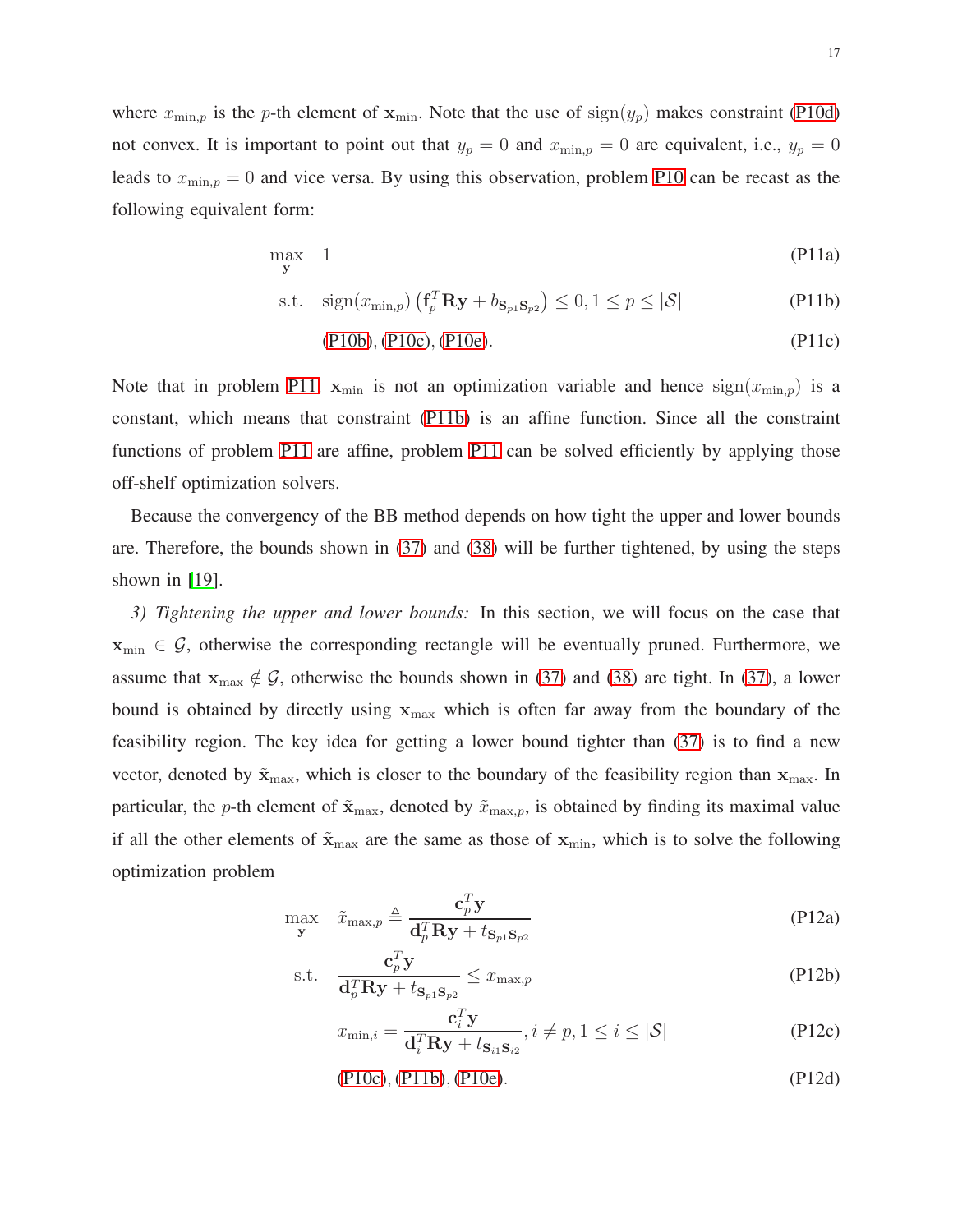<span id="page-17-0"></span>
$$
\max_{\mathbf{y}} \quad \frac{\mathbf{c}_p^T \mathbf{y}}{\mathbf{d}_p^T \mathbf{R} \mathbf{y} + t_{\mathbf{S}_{p1} \mathbf{S}_{p2}}} \tag{P13a}
$$

$$
\text{s.t.} \quad \left(\mathbf{c}_p^T - x_{\max,p} \mathbf{d}_p^T \mathbf{R}\right) \mathbf{y} \leq x_{\max,p} t_{\mathbf{S}_p \mathbf{1} \mathbf{S}_{p2}} \tag{P13b}
$$

$$
\left(\mathbf{c}_{i}^{T} - x_{\min,i}\mathbf{d}_{i}^{T}\mathbf{R}\right)\mathbf{y} = x_{\min,i}t_{\mathbf{S}_{i1}\mathbf{S}_{i2}}, i \neq p, 1 \leq i \leq |\mathcal{S}|
$$
\n(P13c)

$$
\mathbf{e}_p^T \mathbf{R} \mathbf{y} \le -c_{\mathbf{S}_{p2}}, 1 \le p \le |\mathcal{S}| \tag{P13d}
$$

$$
x_{\min,p} \mathbf{f}_p^T \mathbf{R} \mathbf{y} \le -x_{\min,p} b_{\mathbf{S}_p \mathbf{1} \mathbf{S}_{p2}}, 1 \le p \le |\mathcal{S}| \tag{P13e}
$$

$$
\mathbf{1}_{|\mathcal{S}|\times 1}^T \mathbf{y} \le P^{\max}.\tag{P13f}
$$

Note that all the constraints of problem [P13](#page-17-0) are affine, and hence they can be grouped to yield the following more concise form:

<span id="page-17-1"></span>
$$
\max_{\mathbf{y}} \quad \frac{\mathbf{c}_p^T \mathbf{y}}{\mathbf{d}_p^T \mathbf{R} \mathbf{y} + t_{\mathbf{S}_{p1} \mathbf{S}_{p2}}} \tag{P14a}
$$

$$
\text{s.t.} \quad \mathbf{A}_p \mathbf{y} \le \mathbf{b}_p \tag{P14b}
$$

$$
\mathbf{A}_p^E \mathbf{y} = \mathbf{b}_p^E, \tag{P14c}
$$

where the expressions for  $A_p$ ,  $b_p$ ,  $A_p^E$  and  $b_p^E$  can be straightforwardly obtained from problem [P13](#page-17-0) and are omitted due to space limitations.

Define  $\tilde{A}_p^E$  as a  $(|S|-1) \times (|S|-1)$  square matrix obtained from  $A_p^E$  by removing its p-th column of  $A_p^E$ , denoted by  $a_{p,p}^E$ .  $\tilde{y}_p$  is a  $(|S|-1) \times 1$  vector obtained from y by removing  $y_p$ . A close-form expression for the optimal solution of problem [P14](#page-17-1) can be obtained as follows.

<span id="page-17-2"></span>**Lemma 2.** Assume that  $\tilde{A}_p^E$  is invertible and problem [P14](#page-17-1) is feasible. The optimal solution for *problem [P14,](#page-17-1) denoted by*  $y_p^*$ *, can be obtained as follows. First, the p-th element of*  $y_p^*$  *can be expressed as follows:*

$$
y_p^* = \min\{\mathbf{a}_{\text{sign}}\odot(\mathbf{b}_p - \tilde{\mathbf{A}}_p(\tilde{\mathbf{A}}_p^E)^{-1}\mathbf{b}_p^E). / (\mathbf{a}_{p,p} - \tilde{\mathbf{A}}_p(\tilde{\mathbf{A}}_p^E)^{-1}\mathbf{a}_{p,p}^E)\},\tag{39}
$$

where  $a_{p,p}$  denotes the p-th column of  $A_p$ ,  $\tilde{A}_p$  is obtained from  $A_p$  by removing  $a_{p,p}$ ,  $a_{\text{sign}} =$  $\max\Big\{0,(\mathbf{a}_{p,p}-\tilde{\mathbf{A}}_p(\tilde{\mathbf{A}}_p^E)^{-1}\mathbf{a}_{p,p}^E)\Big\},\,$   $\odot$  *and* ./ *denote element-wise multiplication and division, respectively. Second, collect the remaining*  $(|S| - 1)$  *elements of*  $y_p^*$  *in the vector, denoted by*  $\tilde{y}_p^*$ *,* and  $\tilde{\mathbf{y}}_p^*$  can be obtained from  $y_p^*$  as follows:  $\tilde{\mathbf{y}}_p^* = (\tilde{\mathbf{A}}_p^E)^{-1} (\mathbf{b}_p^E - \mathbf{a}_{p,p}^E y_p^* )$ .

*Proof.* See Appendix [B](#page-27-0)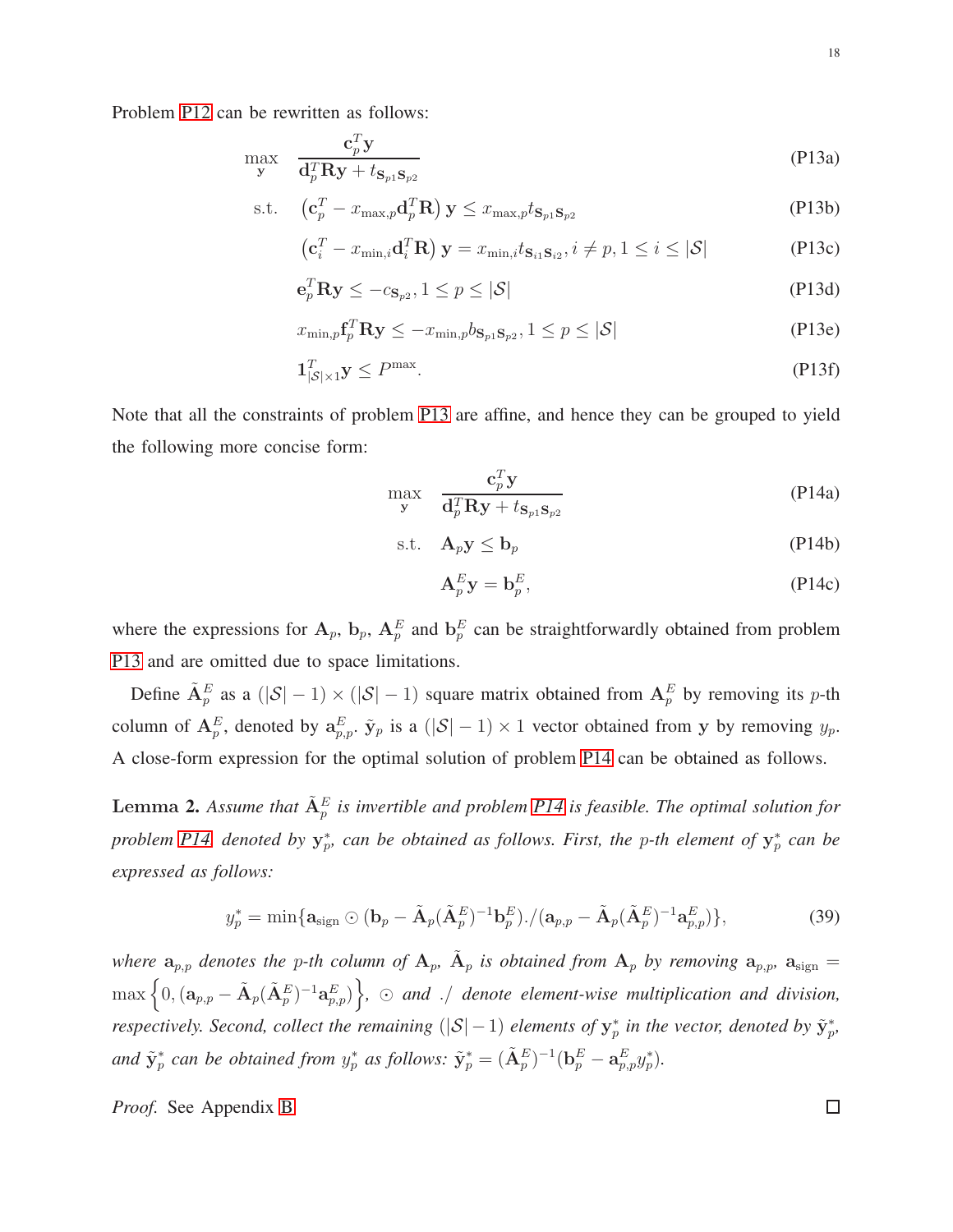Among our conducted computer simulations, we notice that  $\tilde{A}^E_p$  can be close to singular for a small number of channel realizations. For these rare cases, problem [P14](#page-17-1) can still be solved efficiently by first reformulating it as a linear programming problem and then applying those optimization solvers. In particular, define  $z = \frac{y}{d^T B y + i}$  $\frac{y}{d_p^T R y + t_{S_p 1} S_{p2}}$  and  $w = \frac{1}{d_p^T R y + t_{S_p 1} S_{p2}}$ , which means that problem [P14](#page-17-1) can be recast as follows:

<span id="page-18-0"></span>
$$
\max_{\mathbf{y}} \quad \mathbf{c}_p^T \mathbf{z} \tag{P15a}
$$

$$
\text{s.t.} \quad \mathbf{A}_p \mathbf{z} \le w \mathbf{b}_p \tag{P15b}
$$

$$
\mathbf{A}_p^E \mathbf{z} = w \mathbf{b}_p^E \tag{P15c}
$$

$$
\mathbf{d}_p^T \mathbf{R} \mathbf{z} + t_{\mathbf{S}_p \mathbf{1} \mathbf{S}_p 2} w = 1. \tag{P15d}
$$

Problem [P15](#page-18-0) is in a linear programming form and hence can be directly solved by applying those off-shelf optimization solvers. Once all the elements of  $\tilde{\mathbf{x}}_{\text{max}}$  are obtained, a tighter lower bound can be found by replacing  $x_{\text{max}}$  with  $\tilde{x}_{\text{max}}$  in [\(37\)](#page-15-0).

Interestingly,  $\tilde{\mathbf{x}}_{\text{max}}$  can also be used to tighten the upper bound. Recall that the p-th element of  $\tilde{\mathbf{x}}_{\text{max}}$  is obtained by first assuming that the other elements of  $\tilde{\mathbf{x}}_{\text{max}}$  are equal to those in  $\mathbf{x}_{\text{min}}$ and then solving problem [P14.](#page-17-1) Therefore, build the  $|S|$  vectors, denoted by  $\tilde{\mathbf{x}}_{\min}^i$ ,  $1 \le i \le |S|$ , where each of the vectors is a  $|S| \times 1$  vector, and its p-th element, denoted by  $\tilde{x}_{\min,p}^i$ , is given by

$$
\begin{cases}\n\tilde{x}_{\min,p}^i = \tilde{x}_{\max,p} & \text{if } p = i \\
\tilde{x}_{\min,p}^i = x_{\min,p} & \text{if } p \neq i\n\end{cases} \tag{40}
$$

According to the steps to find  $\tilde{x}_{\max,p}$ , all the vectors,  $\tilde{\mathbf{x}}_{\min}^i$ ,  $1 \le i \le |\mathcal{S}|$ , are feasible, i.e.,  $\tilde{\mathbf{x}}_{\min}^i \in \mathcal{G}$ . Therefore, these vectors can be used to form new upper bounds on the optimal value. In particular, by replacing  $x_{\min}^i$  with  $\tilde{x}_{\min}^i$ ,  $1 \leq i \leq |\mathcal{S}|$ , in [\(38\)](#page-15-1),  $|\mathcal{S}|$  new upper bounds can be obtained, where the smallest one can be used as the tightened upper bound.

#### *B. Applying the Successive Convex Approximation Method*

Recall that the BB method is essentially a structured search, where many iterations are required in order to divide the feasibility region into sufficiently small multi-dimensional rectangles. As a result, the computational complexity of the BB method can be significant, particularly in the case that the number of optimization variables,  $|S|$ , is large, which motivates the use of the SCA method.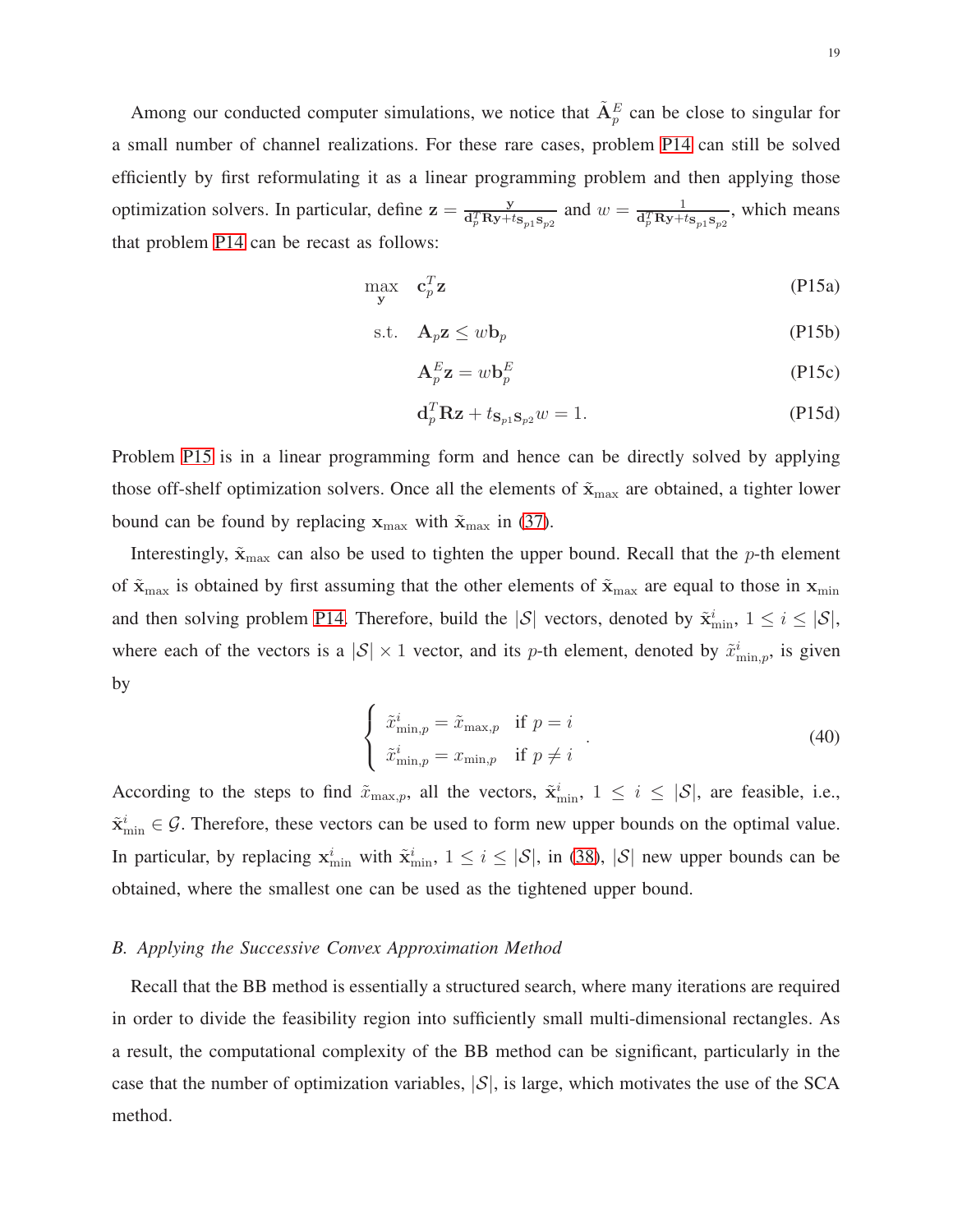In order to facilitate the application of SCA, problem [P6](#page-12-0) can be first re-written as follows:

$$
\max_{\mathbf{y}} \quad \sum_{p=1}^{|\mathcal{S}|} \left[ \log \left( \mathbf{c}_p^T \mathbf{y} + \mathbf{d}_p^T \mathbf{R} \mathbf{y} + t_{\mathbf{S}_{p1} \mathbf{S}_{p2}} \right) - \log \left( \mathbf{d}_p^T \mathbf{R} \mathbf{y} + t_{\mathbf{S}_{p1} \mathbf{S}_{p2}} \right) \right]
$$
(P16a)

$$
\text{s.t.} \quad \mathbf{e}_p^T \mathbf{R} \mathbf{y} + c_{\mathbf{S}_{p2}} \le 0, 1 \le p \le |\mathcal{S}| \tag{P16b}
$$

<span id="page-19-2"></span><span id="page-19-1"></span><span id="page-19-0"></span>
$$
\operatorname{sign}(y_p) \left( \mathbf{f}_p^T \mathbf{R} \mathbf{y} + b_{\mathbf{S}_{p1} \mathbf{S}_{p2}} \right) \le 0, 1 \le p \le |\mathcal{S}| \tag{P16c}
$$

<span id="page-19-3"></span>
$$
\mathbf{1}_{|\mathcal{S}|\times 1}^T \mathbf{y} \le P^{\max}.\tag{P16d}
$$

<span id="page-19-7"></span>To tackle the challenge that the objective function of problem [P16](#page-19-0) is not concave, auxiliary optimization variables,  $z_p$ , are introduced and problem [P16](#page-19-0) can be equivalently recast as follows:

$$
\max_{\mathbf{y},z_p} \sum_{p=1}^{|\mathcal{S}|} \log \left( \mathbf{c}_p^T \mathbf{y} + \mathbf{d}_p^T \mathbf{R} \mathbf{y} + t_{\mathbf{S}_{p1} \mathbf{S}_{p2}} \right) - \sum_{p=1}^{|\mathcal{S}|} z_p \tag{P17a}
$$

$$
\text{s.t. } \log\left(\mathbf{d}_p^T \mathbf{R} \mathbf{y} + t_{\mathbf{S}_{p1} \mathbf{S}_{p2}}\right) \le z_p, 1 \le p \le |\mathcal{S}| \tag{P17b}
$$

<span id="page-19-6"></span><span id="page-19-5"></span><span id="page-19-4"></span>[\(P16b\)](#page-19-1), [\(P16c\)](#page-19-2), [\(P16d\)](#page-19-3). (P17c)

Note that the constraint in [\(P17b\)](#page-19-4) is not convex, but it can be approximated by using the first order Taylor expansion, which means that problem [P16](#page-19-0) can be approximated as follows:

$$
\max_{\mathbf{y},z_p} \quad \sum_{p=1}^{|\mathcal{S}|} \log \left( \mathbf{c}_p^T \mathbf{y} + \mathbf{d}_p^T \mathbf{R} \mathbf{y} + t_{\mathbf{S}_{p1} \mathbf{S}_{p2}} \right) - \sum_{p=1}^{|\mathcal{S}|} z_p \tag{P18a}
$$

$$
\text{s.t.} \quad \log\left(\mathbf{d}_{p}^{T} \mathbf{R} \mathbf{y}_{0} + t_{\mathbf{S}_{p1} \mathbf{S}_{p2}}\right) + \frac{\mathbf{d}_{p}^{T} \mathbf{R}\left(\mathbf{y} - \mathbf{y}_{0}\right)}{\ln(2)\left(\mathbf{d}_{p}^{T} \mathbf{R} \mathbf{y}_{0} + t_{\mathbf{S}_{p1} \mathbf{S}_{p2}}\right)} \leq z_{p}, \forall p \tag{P18b}
$$

$$
(P16b), (P16c), (P16d). \t\t (P18c)
$$

where  $y_0$  denotes an initial estimate of y and can be iteratively updated. It is straightforward to verify that the objective function of problem [P18](#page-19-5) is concave, and the newly introduced constraint in [\(P18b\)](#page-19-6) is a simple affine function.

The only remaining challenge to solve problem [P18](#page-19-5) is that constraint [\(P16c\)](#page-19-2) is still not in a convex form due to the use of the sign function. In the following, two heuristic solutions, termed SCA-I and SCA-II, respectively, are proposed to reformulate problem [P18](#page-19-5) into a concave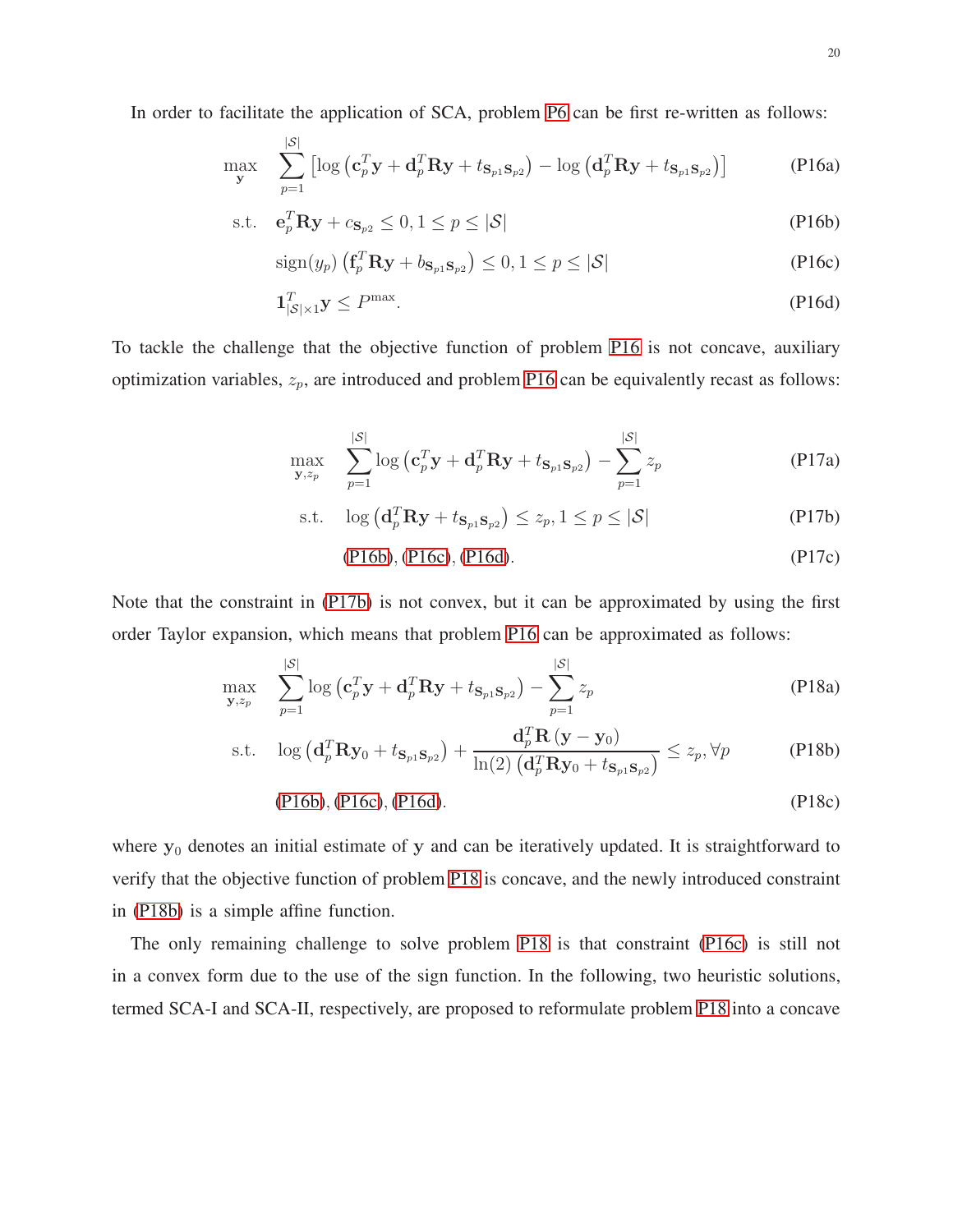optimization form. SCA-I is to directly remove the sign function in [\(P16c\)](#page-19-2), which leads to the following optimization problem:

<span id="page-20-0"></span>
$$
\max_{\mathbf{y},z_p} \quad \sum_{p=1}^{|\mathcal{S}|} \log \left( \mathbf{c}_p^T \mathbf{y} + \mathbf{d}_p^T \mathbf{R} \mathbf{y} + t_{\mathbf{S}_p \mathbf{1} \mathbf{S}_p 2} \right) - \sum_{p=1}^{|\mathcal{S}|} z_p \tag{P19a}
$$

$$
\text{s.t.} \quad \left(\mathbf{f}_p^T \mathbf{R} \mathbf{y} + b_{\mathbf{S}_p \mathbf{1}} \mathbf{S}_{p2}\right) \leq 0, 1 \leq p \leq |\mathcal{S}| \tag{P19b}
$$

$$
(P16b), (P16d), (P18b), \t(P19c)
$$

which is a typical concave maximization problem, and can be solved efficiently by applying the optimization solvers.

SCA-II is motivated by the fact that the challenge in constraint [\(P16c\)](#page-19-2) is caused by the use of the beam assignment indicator function. If beam assignment is carried out before power allocation, this challenging issue can be avoided. Therefore, SCA-II consists of two steps. The first step is to carry out user scheduling on each beam, i.e., secondary user  $U_{j_k}^k$  is scheduled on beam  $f_k$  if  $j_k^* = \arg \max_j \{h_{j,k}^S, \{j,k\} \in S\}$ . The second step of SCA-II is to update S by including  $\{j_k^*, k\}$ ,  $1 \le k \le K$ , only, and then carry out power allocation, i.e., solving problem [P19](#page-20-0) in the same manner as SCA-I.

#### V. SIMULATION RESULTS

In this section, the computer simulation results are presented to evaluate the performance of THz-NOMA with joint beam and power allocation. Motivated by Lemma [1,](#page-8-1) the greedy scheduling scheme is used as a benchmarking scheme for the BB and SCA methods. For all conducted simulations,  $\rho_P = 30$  dBm,  $\sigma^2 = -90$  dBm,  $P_{\text{max}} = 30$  dBm,  $\xi = 10^8$ ,  $\alpha_{\text{PL}} = 2$ ,  $f_c = 300 \text{ GHz}, \zeta = 5e^{-3}, d = \frac{c}{24}$  $\frac{c}{2f_c}$ , and  $\phi = 0.1$ , as in [\[6\]](#page-29-0). The primary users are uniformly deployed within a square with its edge length 10 m, where  $\theta_k^P = \frac{i}{K}$  $\frac{i}{K}\pi-\frac{\pi}{2}$  $\frac{\pi}{2}$ ,  $1 \leq i \leq K$ . The secondary users are also uniformly deployed within a square with its edge length denoted by  $r_S$ , where  $\theta_j^S$  is uniformly distributed between  $-\frac{\pi}{2}$  $\frac{\pi}{2}$  and  $\frac{\pi}{2}$ . Recall that the BB method can be viewed as a structured exhaustive search, and its convergence requires a significant number of iterations, particularly if there are a large number of users. A useful observation to reduce the complexity of the implementation of the BB method is that when sufficient iterations are carried out, the rectangles in  $\mathcal{B}_k$  are already small enough to provide a good estimate for the optimal value. Table I shows the effect of capping the number of iterations for the BB method, where  $N_{itr}$  denotes the maximal number of iterations,  $N = 10$ ,  $K = 4$ , and  $N_Q = 10$ . As can be seen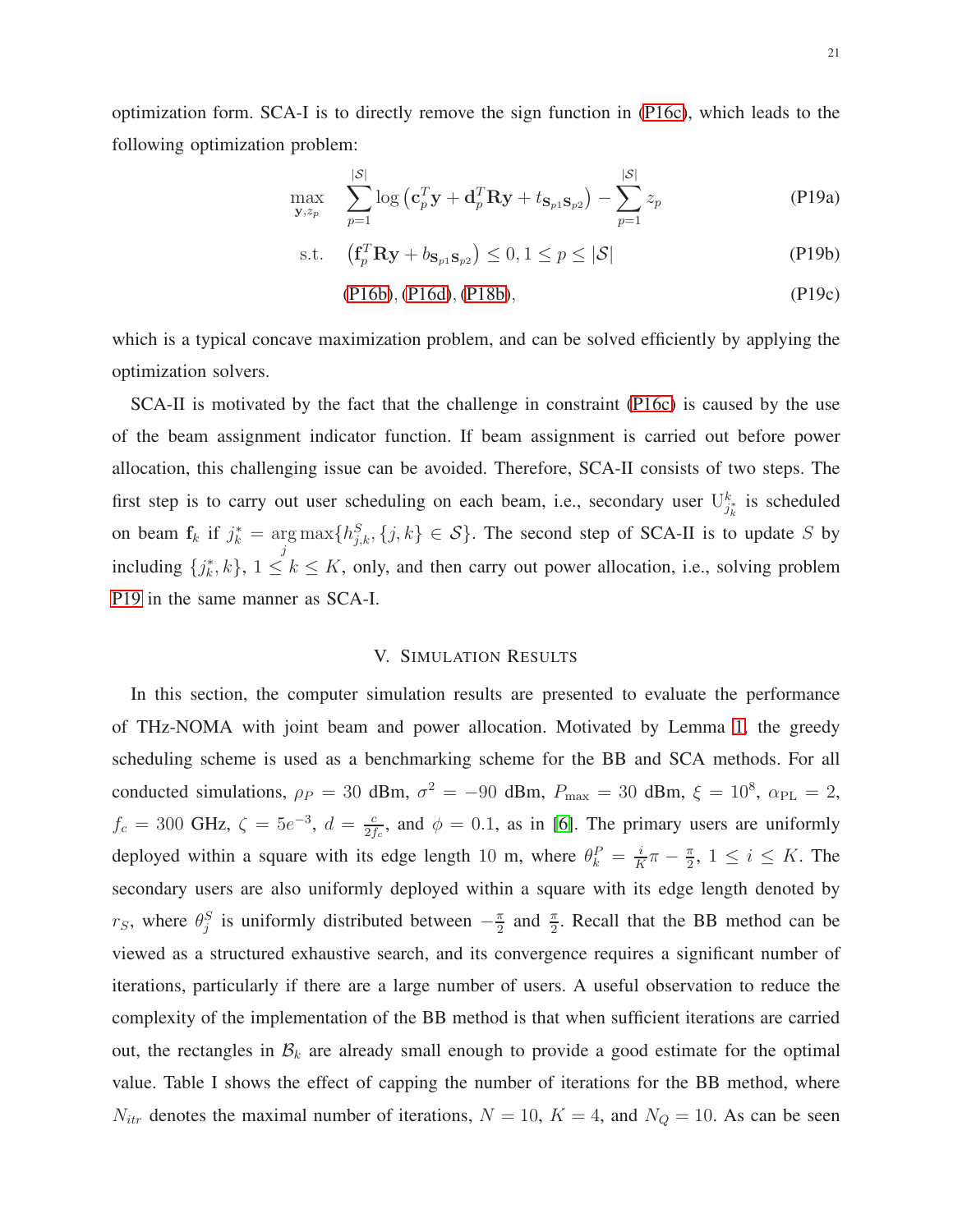#### TABLE I

IMPACT OF  $N_{itr}$  ON THE PERFORMANCE OF THE BB METHOD

|                    |        | $M = 1$   $M = 2$   $M = 4$   $M = 6$   $M = 8$       |  |        |
|--------------------|--------|-------------------------------------------------------|--|--------|
| $N_{itr} = \infty$ |        | $2.2805$   $4.04997$   $5.7922$   $6.9129$   $7.8640$ |  |        |
| $N_{itr} = 200$    | 2.2791 | 3.8855   5.7205   6.8343                              |  | 7.4128 |



<span id="page-21-0"></span>Fig. 1. Impact of the number of secondary users on the performance of THz-NOMA.  $\alpha = 2$ ,  $N = 10$ ,  $K = 4$ ,  $N_Q = 10$ . Hybrid beamforming is used.

from the table, capping the number of iterations does not cause a significant performance loss for the BB method, and hence  $N_{itr} = 200$  is used in the following conducted simulations.

In Fig. [1,](#page-21-0) the impact of the number of secondary users on the performance of THz-NOMA is studied, where different choices of  $r<sub>S</sub>$  are used. As can be seen from Fig. [1,](#page-21-0) the use of THz-NOMA can ensure that the secondary users are served on those existing beams with significant data rates. This means that the overall system throughput of THz networks can be significantly improved compared to the case in which only the primary users are served. Fig. [1](#page-21-0) also shows that the sum rate gain can be further increased by increasing M, or reducing  $r_S$  and  $\bar{R}_k$ . Among the considered schemes, the BB method yields the best performance, since it is a structured search and is expected to provide the optimal performance. When there is a single secondary user, the greedy scheduling scheme realizes the same performance as the BB method, which confirms Lemma [1.](#page-8-1) SCA-I is a naive application of the SCA method, and its performance can be even worse than the greedy scheduling scheme, particularly for the case with a larger M. SCA-II is the combination of user scheduling and SCA, and Fig. [1](#page-21-0) shows that the SCA-II can outperform the greedy scheduling scheme, and realize a performance close to the optimal BB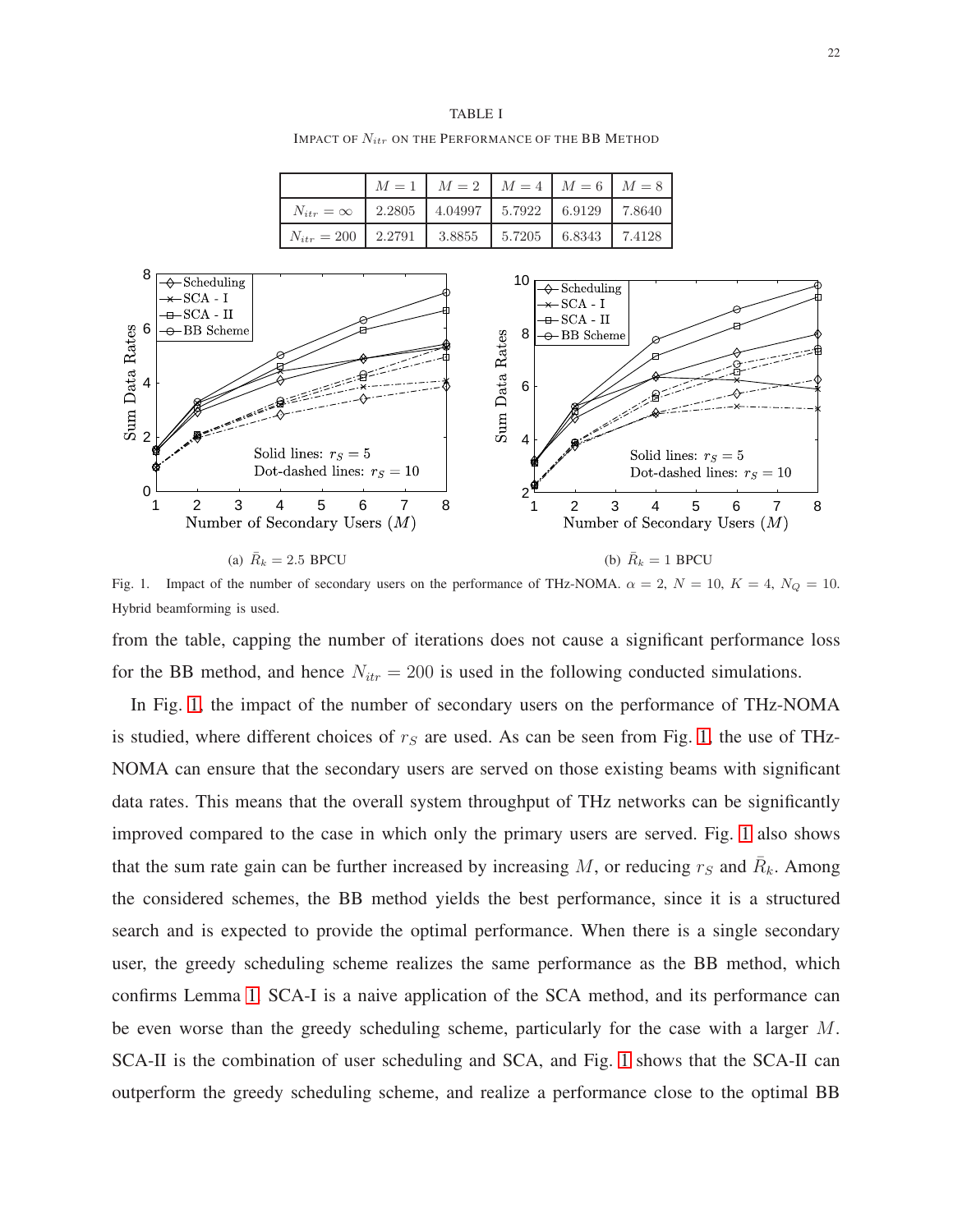

<span id="page-22-0"></span>Fig. 2. Illustration of the convergence of the SCA-II and BB schemes. Two random realizations of channels are used.  $N = 10$ ,  $K = 4, M = 8, R_k = 2.5$  BPCU,  $N_Q = 10$  and  $r_S = 5$ .



<span id="page-22-1"></span>Fig. 3. Impact of the number of primary users on the performance of THz-NOMA transmission.  $N = 10$ ,  $M = 4$ ,  $R_k = 1$ BPCU,  $N_Q = 10$  and  $r_S = 10$ .

method. It is important to point out that the convergence of SCA is much faster than the BB method, as shown in Fig. [2,](#page-22-0) which means that the complexity of SCA is much smaller than that of the BB method. In particular, Fig. [2](#page-22-0) demonstrates that SCA can converge within a single iteration, whereas the BB method can take hundreds of iterations to converge, even for the case with a moderate number of users.

In Fig. [3,](#page-22-1) the impact of the number of primary users on the performance of THz-NOMA transmission is studied. Recall that Fig. [1](#page-21-0) shows that inviting more secondary users to participate in THz-NOMA transmission can increase the overall sum rate, because a larger secondary user pool is helpful to improve the effective channel gains of the scheduled secondary users. Intuitively, increasing  $K$  should also be helpful to increase the sum rate, since there are more beams, i.e., there are more bandwidth resources available. Fig. [3](#page-22-1) shows a surprising result that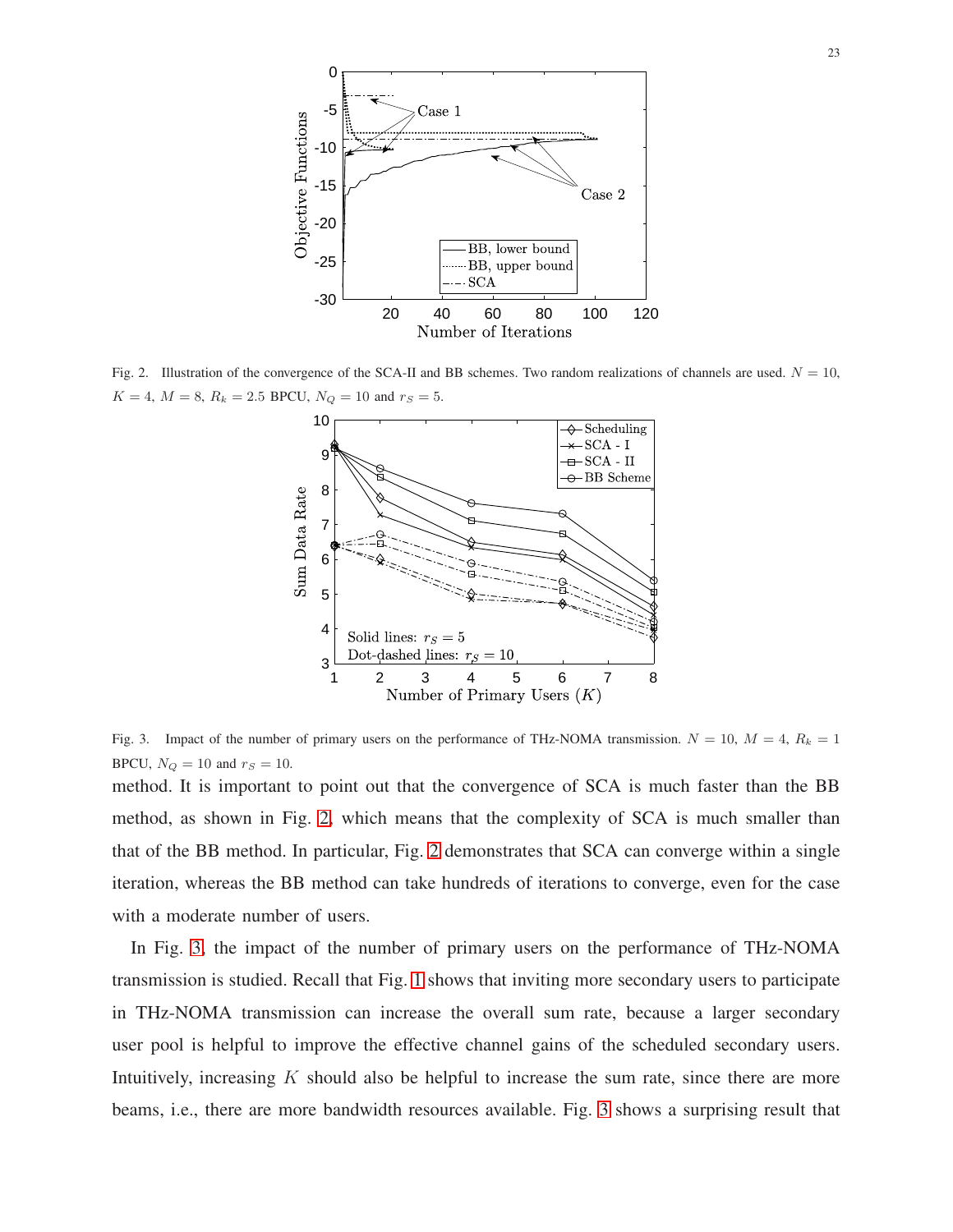

<span id="page-23-0"></span>Fig. 4. Impact of the number of antennas at the base station on the performance of THz-NOMA transmission.  $K = 4$ ,  $R_k = 1$ BPCU,  $N_Q = 10$  and  $r_S = 10$ .



<span id="page-23-1"></span>Fig. 5. Impact of the size of the beamsteering codebook on the performance of THz-NOMA transmission.  $N = 10$ ,  $K =$  $4, R_k = 1$  BPCU, and  $r_s = 10$ .

the performance of THz-NOMA is reduced when there are more primary users, which can be explained as follows. Unlike OFDMA subcarriers, the  $K$  spatial beams are not orthogonal bandwidth resources for the secondary users. In particular, these beams have been tailored to the primary users' channels in order to ensure that there is no inter-beam interference between the primary users. Because the secondary users' channels are different from the primary users', the secondary users still experience inter-beam interference. This inter-beam interference can cause two types of performance degradation. First, each secondary user can suffer more interference from the primary users, if  $K$  increases. Second, by increasing  $K$ , more secondary users are scheduled, which further increases interference in the network.

In Fig. [4,](#page-23-0) the impact of the number of antennas at the base station on the performance of THz-NOMA networks is studied. As can be seen from the figure, increasing the number of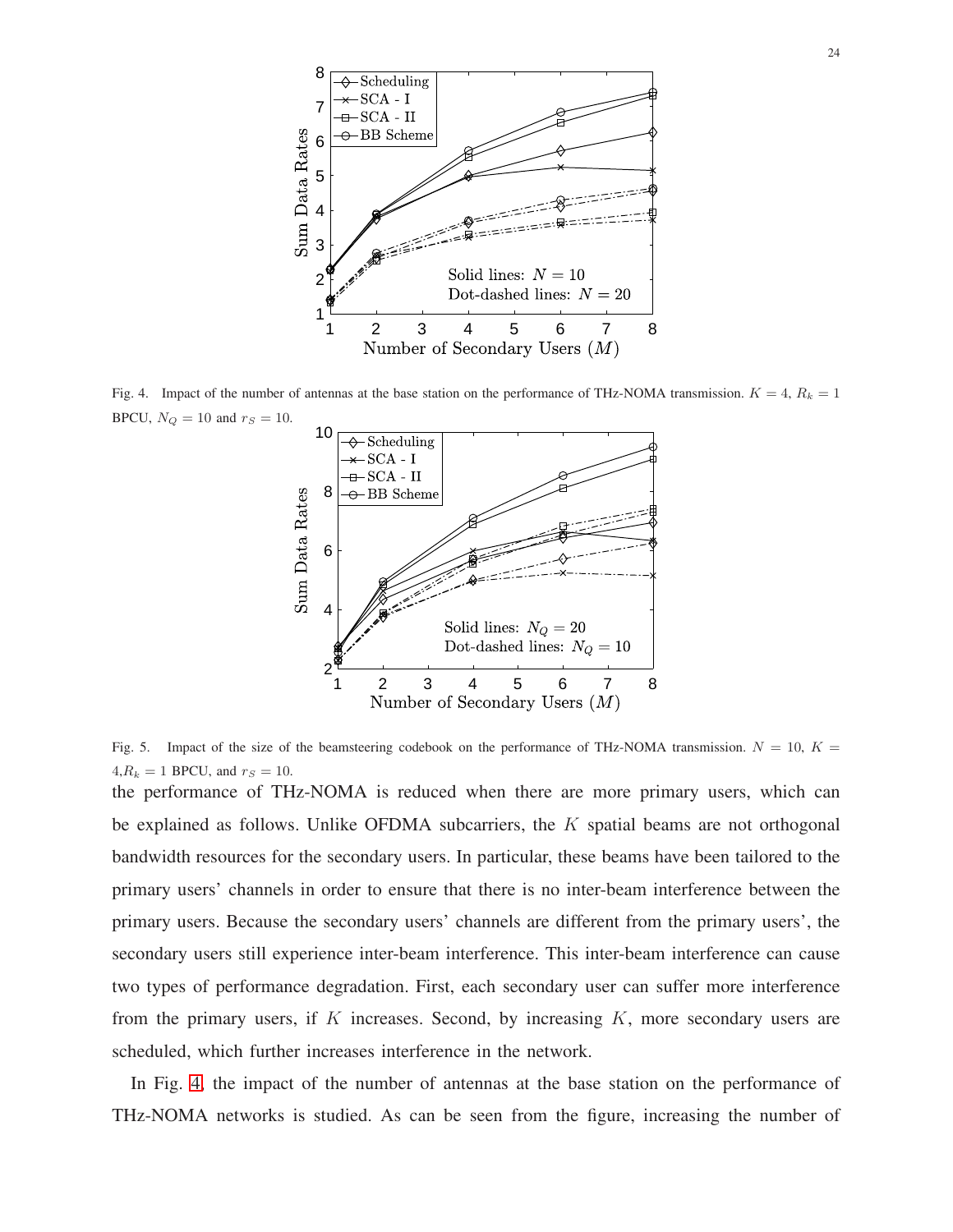antennas at the base station reduces the sum rate achieved by THz-NOMA transmission. This reduction is expected and can be explained in the following. Recall that the  $K$  beams,  $f_k$ , are designed to match the primary users' channel vectors. By increasing  $N$ , both the users' channel vectors and the K spatial beams become more directional, which makes it more challenging for a secondary user to find a matching beam. This performance degradation can be mitigated if the beams are designed by taking both the primary and secondary users' channels into consideration.

Recall that in this paper, each analog beamforming vector,  $\tilde{\mathbf{f}}_k$ , is selected from a codebook with the limited size  $(N_Q)$ . Fig. [5](#page-23-1) is provided to show the impact of this important system parameter,  $N_Q$ , on the performance of THz-NOMA transmission. In particular, Fig. [5](#page-23-1) shows that the performance gain of THz-NOMA is larger by using a smaller  $N_Q$ , which can be explained in the following. The value of  $N_Q$  decides the resolution of analog beamforming. For example,  $N_Q \rightarrow \infty$  means the use of perfect analog beamforming and  $\tilde{f}_k$  will be perfectly matched to the channel vector of primary user  $U_k^P$ . Therefore, using analog beamforming with finite resolution, i.e.,  $N_Q$  is small, provides an opportunity that the analog beamforming vector,  $\tilde{\mathbf{f}}_k$ , might not be perfect for primary user  $U_k^P$  but potentially ideal for some secondary users. This observation that analog beamforming with finite resolution is beneficial for the implementation of NOMA is also consistent to the findings previously reported in [\[25\]](#page-29-18).

# VI. CONCLUSIONS

This paper has considered the use of NOMA as an add-on in THz networks. In particular, it was assumed that there exists a legacy THz system, where spatial beams have been configured to serve legacy primary users. The aim of this paper was to investigate how these pre-configured spatial beams can be used to serve additional secondary users without degrading the performance of the legacy network. The considered beam and power allocation problem was first formulated as a mixed combinatorial non-convex optimization problem, and then solved by two methods, one based on the BB method and the other based on SCA. Both analytical and simulation results have been presented to demonstrate that these spatial beams can be used as a type of bandwidth resources to connect additional users and yield a significant throughput gain. Note that this gain is achieved without degrading the performance of the legacy system or acquiring additional spectrum. However, unlike conventional bandwidth resources, spatial beams are non-orthogonal resources, and hence it is important to study how to suppress inter-beam interference, which is an important direction for future research.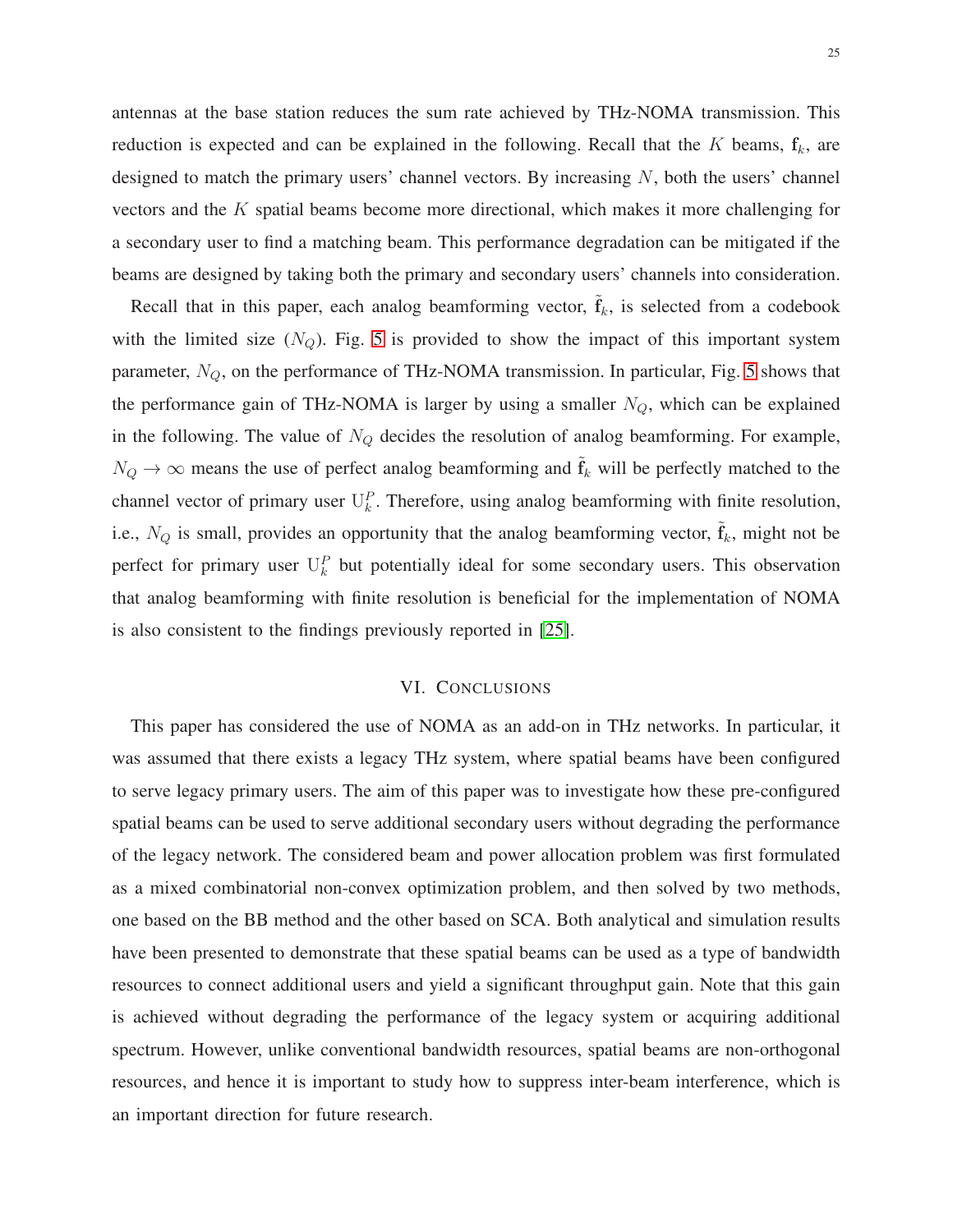#### <span id="page-25-1"></span><span id="page-25-0"></span>APPENDIX A

# PROOF FOR LEMMA [1](#page-8-1)

The assumption that  $\bar{R}_k^P \to 0$  means that  $c_k \to -\infty$  and  $b_{1k} \to -\infty$ . Therefore,  $P^{\max} =$  $\min\{P^{\max}, -c_k, -b_{1k}\}\$  and the constraints in [\(P2b\)](#page-7-3), [\(P2c\)](#page-7-4), and [\(P2d\)](#page-7-5) are always satisfied. By using this assumption, problem [P2](#page-7-2) can be approximated at high SNR as follows:

$$
\max_{\rho_k} \sum_{k=1}^K s_k \log \left( 1 + \frac{h_k^S \rho_k^S}{\sum_{i=1, i \neq k}^K h_i^S s_i \rho_i^S + \rho^P \sum_{i=1, i \neq k}^K h_i^S} \right) \tag{P20a}
$$

s.t. 
$$
\sum_{k=1}^{R} s_k = 1, \quad s_k \in \{0, 1\}, \quad \sum_{k=1}^{R} \rho_k^S \le P^{\max}.
$$
 (P20b)

where  $\rho^P$  denotes the primary users' transmit power, and the notations,  $h_{1k}^S$ ,  $\rho_{1k}^S$ , and  $s_{1k}$ , are simplified as  $h_k^S$ ,  $\rho_k^S$ , and  $s_k$ , respectively.

For the considered special case, it is straightforward to show that the optimal solution of the greedy scheduling problem formulated in [\(P3\)](#page-8-0) is simply given by  $\rho_{k^*}^S = P^{\max}$ , where  $k^* =$  $\arg \max \{ h_k^S, 1 \le k \le 2 \}$ . Without loss of generality, assume that the secondary user's effective channel gains on the two beams are ordered as follows:  $h_1^S > h_2^S$ . Therefore, the key step to prove that problems [P3](#page-8-0) and [P20](#page-25-1) have the same optimal solution is to show that assuming that  $\rho_1^S + \rho_2^S = \rho^S \le \rho^{\text{max}}$ , the optimal solutions of  $\rho_1^S$  and  $\rho_2^S$  are  $\rho^S$  and 0, respectively. Once this step is established, it is straightforward to show that the optimal value of  $\rho^S$  is  $\rho^{\max}$ .

To simplify the proof, assume that  $\alpha \rho^S$  is allocated to the first beam and the  $(1 - \alpha)\rho^S$  is allocated to the second beam,  $0 \le \alpha \le 1$ , which means that the objective function is given by

$$
f(\alpha) \triangleq \log \left( 1 + \frac{h_1^S \alpha \rho^S}{h_2^S (1 - \alpha) \rho^S + h_2^S \rho^P} \right) + \log \left( 1 + \frac{h_2^S (1 - \alpha) \rho^S}{h_1^S \alpha \rho^S + h_1^S \rho^P} \right),
$$
(41)

where  $0 \le \alpha \le 1$ . The remainder of the proof is to show that the objective function in [\(41\)](#page-25-2) is maximized by  $\alpha = 1$ , regardless of the choices of  $h_1^S$ ,  $h_2^S$ ,  $\rho^S$  and  $\rho^P$ .

Note that  $f(\alpha)$  can be first rewritten as follows:

<span id="page-25-2"></span>
$$
f(\alpha) = \log \left( 1 + \frac{h_1^S \alpha}{h_2^S (1 - \alpha) + \beta h_2^S} \right) + \log \left( 1 + \frac{h_2^S (1 - \alpha)}{h_1^S \alpha + \beta h_1^S} \right)
$$
(42)  
=  $\log \left( 1 + x \frac{\alpha}{(1 + \beta - \alpha)} \right) + \log \left( 1 + \frac{1}{x} \frac{(1 - \alpha)}{\alpha + \beta} \right)$ ,

where  $\beta = \frac{\rho^F}{\rho^S}$  $\frac{\rho^P}{\rho^S}$ ,  $x = \frac{h_1^S}{h_2^S}$  and  $x > 1$  because of the assumption that  $h_1^S > h_2^S$ .

It is important to point out that  $f(\alpha)$  can be either convex or concave, depending on the choice of x and  $\beta$ , as shown in Fig. [6.](#page-26-0) However,  $\alpha = 1$  always maximizes  $f(\alpha)$ , regardless the choices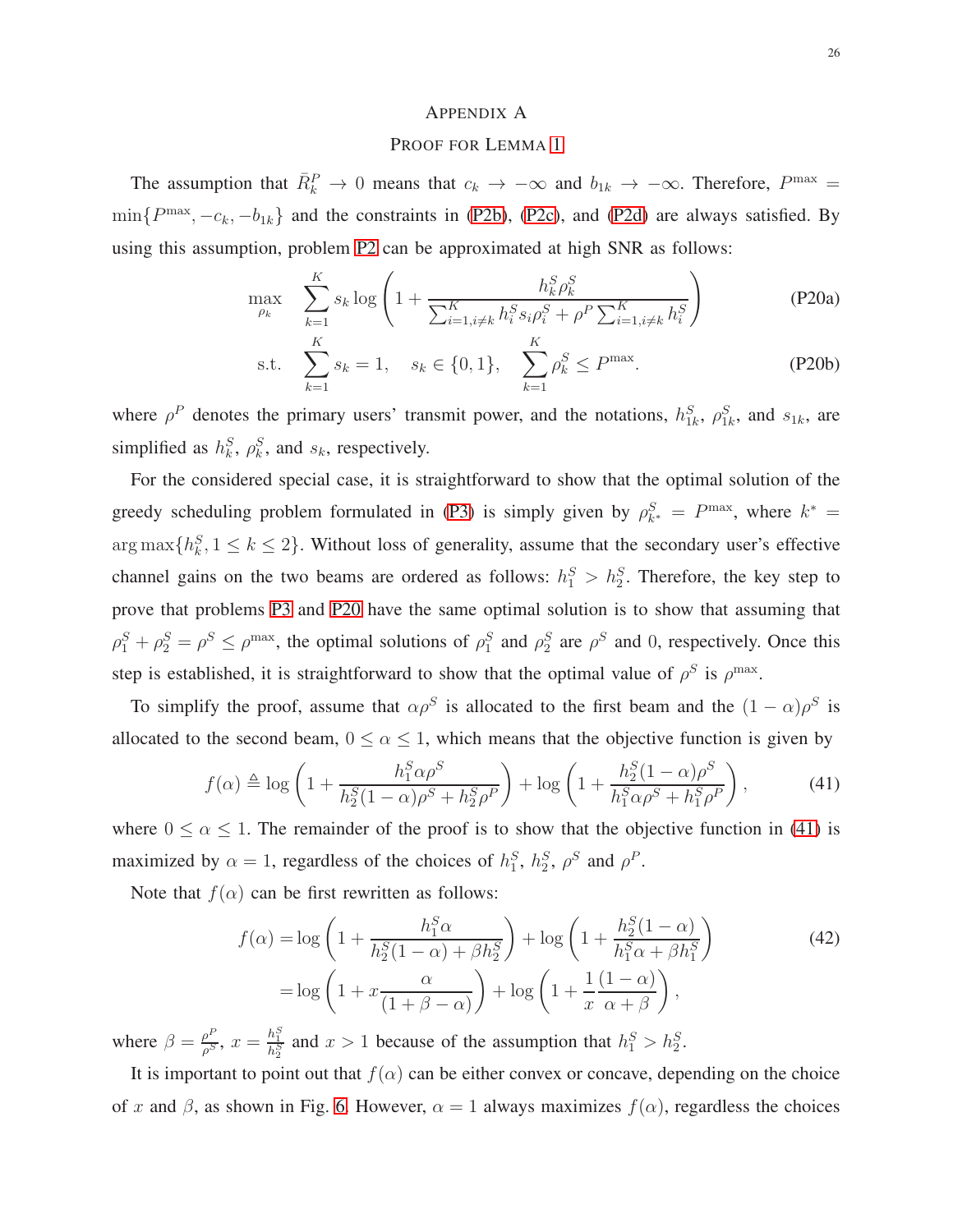

<span id="page-26-0"></span>Fig. 6. Property of the function  $f(\alpha)$  with  $\beta = 1$ .

of x and  $\beta$ . To show that  $\alpha = 1$  maximizes  $f(\alpha)$ , the first order derivative of  $f(\alpha)$  with respect to  $\alpha$  is first obtained as follows:

$$
\frac{df(\alpha)}{d\alpha} = \frac{x-1}{1+\beta+(x-1)\alpha} - \frac{1}{\alpha-(1+\beta)} + \frac{x-1}{(x-1)\alpha+x\beta+1} - \frac{1}{\alpha+\beta}
$$

$$
= \frac{-(1+\beta)\left((x+1)\alpha^2 + \left(x\left(\beta + \frac{x\beta+1}{x-1}\right) + \frac{1+\beta}{x-1} - (1+\beta)\right)\alpha + \frac{x^2\beta^2 + x\beta}{x-1} - \frac{(1+\beta)^2}{x-1}\right)}{\left(\alpha + \frac{x\beta+1}{x-1}\right)(\alpha+\beta)\left(\alpha + \frac{1+\beta}{x-1}\right)(\alpha-(1+\beta))(x-1)}.
$$
(43)

Note that the quadratic function in the numerator of [\(43\)](#page-26-1) is concave since  $x > 1$ ,  $\alpha \le 1$  and  $\beta \geq 0$ .

As shown in Fig. [6,](#page-26-0)  $f(\alpha)$  can be convex or concave, which makes the proof challenging. Interestingly,  $\frac{df(\alpha)}{d\alpha}$  is always positive at  $\alpha = 1$  for any choices of x and  $\beta$ , as shown in the following:

<span id="page-26-2"></span><span id="page-26-1"></span>
$$
\frac{df(\alpha)}{d\alpha}\Big|_{\alpha=1} = \frac{(x+1) + x\left(\beta + \frac{x\beta+1}{x-1}\right) + \frac{1+\beta}{x-1} - (1+\beta) + \frac{x^2\beta^2 + x\beta}{x-1} - \frac{(1+\beta)^2}{x-1}}{\left(1 + \frac{x\beta+1}{x-1}\right)\left(1 + \frac{1+\beta}{x-1}\right)\beta(x-1)}
$$
\n
$$
= \frac{(1+\beta)^2x^2 - \beta x - \beta^2}{\left(1 + \frac{x\beta+1}{x-1}\right)\left(1 + \frac{1+\beta}{x-1}\right)\beta(x-1)^2}.
$$
\n(44)

In order to show  $\frac{df(\alpha)}{d\alpha}\Big|_{\alpha=1} > 0$ , it is sufficient to show that the numerator of [\(44\)](#page-26-2), defined as  $\alpha=1$  $f_\beta(x) = (1+\beta)^2 x^2 - \beta x - \beta^2$ , is positive for  $x > 1$  and  $\beta \ge 0$ . Note that the two roots of  $f_\beta(x) = 0$  are  $\frac{\beta \pm \sqrt{\beta^2 + 4\beta^2(1+\beta)^2}}{2(1+\beta)^2}$  $\frac{2(1+\beta)}{2(1+\beta)^2}$ . Therefore, the proof can be complete by showing that the positive root  $\frac{\beta+\sqrt{\beta^2+4\beta^2(1+\beta)^2}}{2(1+\beta)^2}$  $\frac{2(1+\beta)}{2(1+\beta)^2}$  < 1, which can be established due to the equivalence between the following two inequalities:

$$
\sqrt{\beta^2 + 4\beta^2 (1+\beta)^2} < 2(1+\beta)^2 - \beta \quad \Longleftrightarrow \quad \beta < (1+2\beta). \tag{45}
$$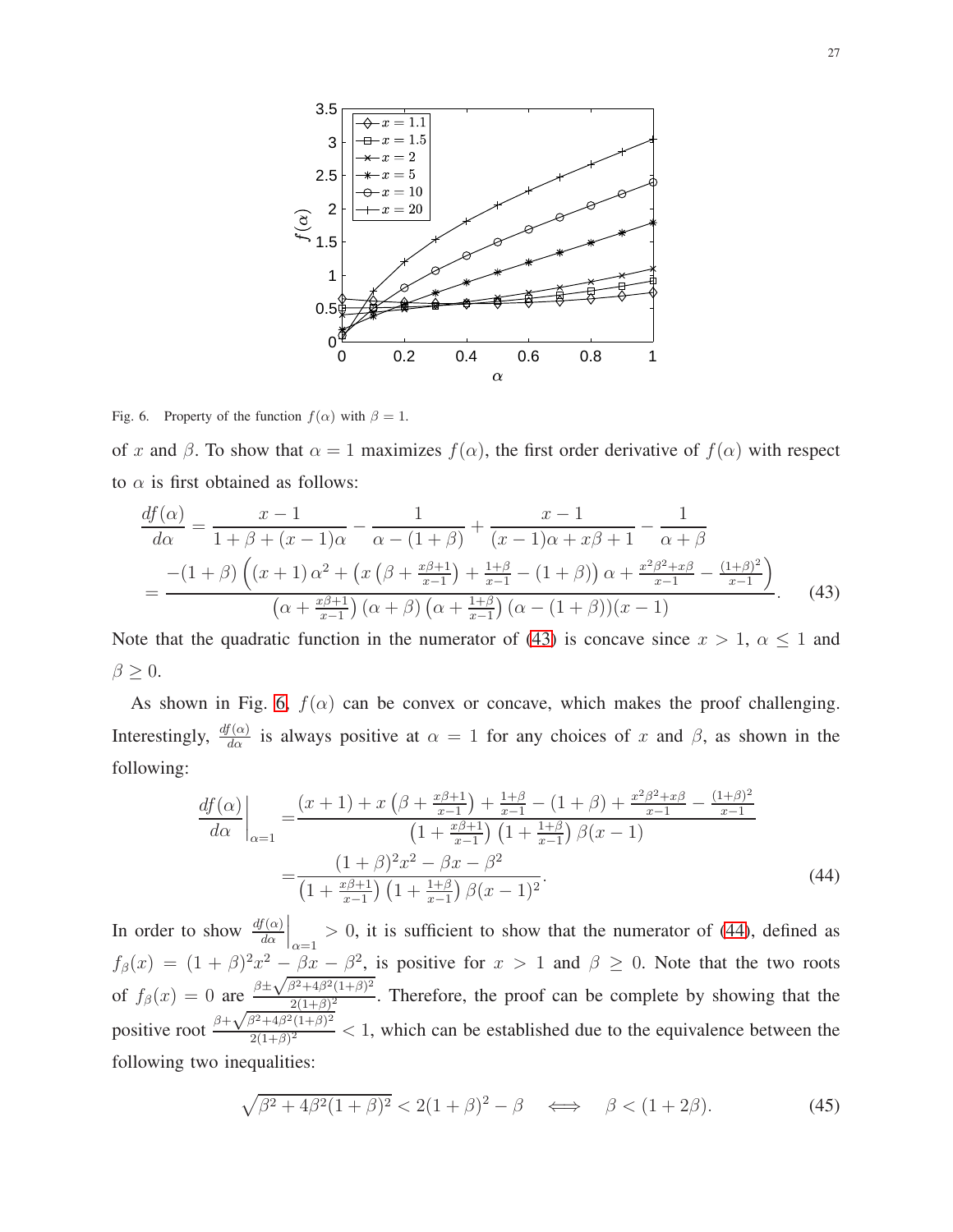The fact that  $\frac{df(\alpha)}{d\alpha}\Big|_{\alpha=1} > 0$  is important because it shows that  $f(\alpha)$  is an increasing function at  $\alpha = 1$ . Denote the two roots of the quadratic function in the numerator of [\(43\)](#page-26-1) by  $r_1$  and  $r_2$ . Without loss of generality, assume  $r_1 \leq r_2$ . The use of  $\frac{df(\alpha)}{d\alpha}\Big|_{\alpha=1} > 0$  leads to the conclusion that  $r_1 \leq 1 \leq r_2$ . Another important fact is that  $f(0) < f(1)$ , since scheduling the weak user results in a smaller data rate compared to the case with the strong user scheduled. By using the two facts, the proof for max  $f(\alpha) = f(1)$  can be established as follows:

*1)* If  $r_1 < 0$ :  $\frac{df(\alpha)}{d\alpha}$  is positive for  $0 \le \alpha \le 1$ , which means that  $f(\alpha)$  is an increasing function for  $0 \le \alpha \le 1$ . In Fig. [6,](#page-26-0) the curves with  $x = 5$ ,  $x = 10$ ,  $x = 20$ ,  $x = 1.5$  and  $x = 2$  belong to this case. Therefore,  $\alpha = 1$  can maximize the objective function  $f(\alpha)$ .

2) If  $r_1 \geq 0$ :  $\frac{df(\alpha)}{d\alpha}$  is first non-positive for  $0 \leq \alpha < r_1$ , and then becomes positive for  $r_1 \leq \alpha \leq 1$ , which means that  $f(\alpha)$  is a non-increasing function for  $0 \leq \alpha < r_1$ , and then becomes an increasing function  $r_1 \le \alpha \le 1$ . In Fig. [6,](#page-26-0) the curve with  $x = 1.1$  belongs to this case. Furthermore, by using the fact that  $f(0) < f(1)$ ,  $\alpha = 1$  can still maximize the objective function  $f(\alpha)$  in this case.

In summary,  $\alpha = 1$  can always maximize the objective function, and hence the proof for the lemma is complete.

#### <span id="page-27-2"></span><span id="page-27-0"></span>APPENDIX B

#### PROOF FOR LEMMA [2](#page-17-2)

Recall that the aim of the tightening procedure is to find the maximal value of  $\tilde{x}_{\text{max},p}$ , which can be achieved by solving the following optimization problem:

$$
\max_{\mathbf{y}} \quad \frac{\mathbf{c}_p^T \mathbf{y}}{\mathbf{d}_p^T \mathbf{R} \mathbf{y} + t_{\mathbf{S}_{p1} \mathbf{S}_{p2}}} \tag{P21a}
$$

$$
\text{s.t.} \quad \mathbf{A}_p \mathbf{y} \le \mathbf{b}_p \tag{P21b}
$$

<span id="page-27-1"></span>
$$
\mathbf{A}_p^E \mathbf{y} = \mathbf{b}_p^E. \tag{P21c}
$$

It is important to point out that the optimization variable vector, y, contains  $|S|$  elements, whereas [\(P21c\)](#page-27-1) contains ( $|S| - 1$ ) equality constraints. This important observation can be used to reduce the number of optimization variables from  $|\mathcal{S}|$  to one only, as shown in the following.

Without loss of generality, the constraint in [\(P21c\)](#page-27-1) can be expressed as follows:

$$
\mathbf{a}_{p,p}^{E}y_p + \tilde{\mathbf{A}}_p^{E}\tilde{\mathbf{y}}_p = \mathbf{b}_p^{E}.\tag{46}
$$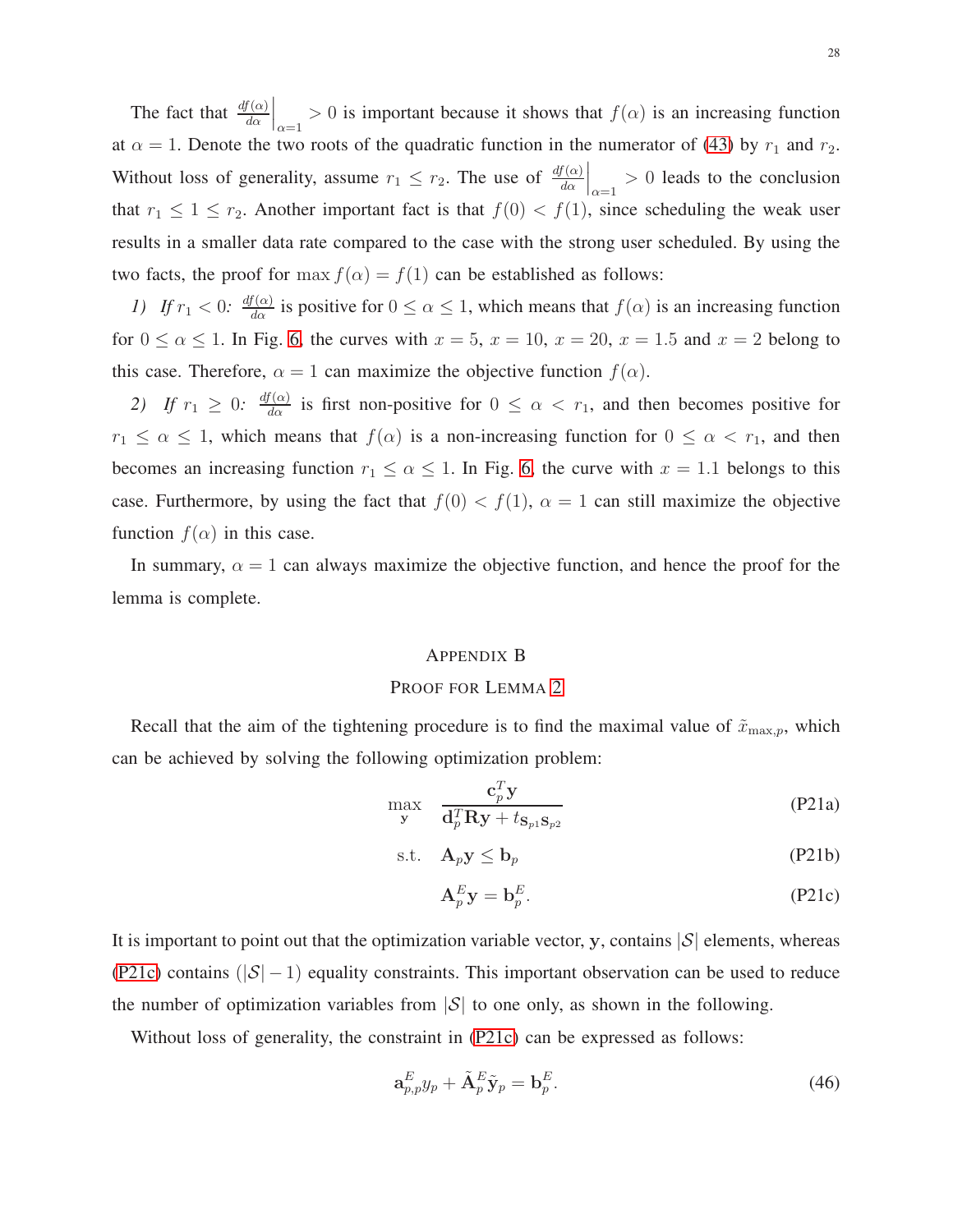Assuming that  $\tilde{A}_p^E$  is an invertible matrix, the  $(|S|-1)$  optimization variables in  $\tilde{y}_p$  can be expressed as the following functions of  $y_p$ :

$$
\tilde{\mathbf{y}}_p = (\tilde{\mathbf{A}}_p^E)^{-1} (\mathbf{b}_p^E - \mathbf{a}_{p,p}^E y_p). \tag{47}
$$

By using the fact that  $c_p$  is a  $|S| \times 1$  all-zero vector except its p-th element, denoted by  $c_{p,p}$ , problem [P21](#page-27-2) can be recast as the following optimization problem:

$$
\max_{\mathbf{y}} \quad \frac{c_{p,p} y_p}{\bar{d}_p y_p + \tilde{\mathbf{d}} \tilde{\mathbf{y}}_p + t_{\mathbf{S}_{p1} \mathbf{S}_{p2}}} \tag{P22a}
$$

<span id="page-28-4"></span><span id="page-28-3"></span>
$$
\text{s.t.} \quad \mathbf{a}_{p,p} y_p + \tilde{\mathbf{A}}_p \tilde{\mathbf{y}}_p \le \mathbf{b}_p,\tag{P22b}
$$

where  $\bar{\mathbf{d}} = \mathbf{d}_p^T \mathbf{R}$ ,  $\bar{d}_p$  denotes the p-th element of  $\bar{\mathbf{d}}$ , and  $\tilde{\mathbf{d}}$  is obtained from  $\bar{\mathbf{d}}$  by removing  $\bar{d}_p$ .

Furthermore, by using the fact that  $(|S| - 1)$  optimization variables in  $\tilde{y}_p$  can be expressed as a function of  $y_p$ , constraint [\(P22b\)](#page-28-3) can be rewritten as follows:

$$
\mathbf{a}_{p,p}y_p + \tilde{\mathbf{A}}_p(\tilde{\mathbf{A}}_p^E)^{-1}(\mathbf{b}_p^E - \mathbf{a}_{p,p}^E y_p) \le \mathbf{b}_p,\tag{48}
$$

which can be further re-written as follows:

$$
(\mathbf{a}_{p,p} - \tilde{\mathbf{A}}_p(\tilde{\mathbf{A}}_p^E)^{-1} \mathbf{a}_{p,p}^E) y_p \le (\mathbf{b}_p - \tilde{\mathbf{A}}_p(\tilde{\mathbf{A}}_p^E)^{-1} \mathbf{b}_p^E). \tag{49}
$$

By using [\(49\)](#page-28-4), problem [P17](#page-19-7) can be expressed as the following simple optimization problem:

$$
\max_{\mathbf{y}} \quad \frac{c_{p,p} y_p}{\bar{d}_p y_p + \tilde{\mathbf{d}} \tilde{\mathbf{y}}_p + t_{jk}} \tag{P23a}
$$

$$
\text{s.t.} \quad y_p \le \mathbf{a}_{\text{sign}} \odot (\mathbf{b}_p - \tilde{\mathbf{A}}_p (\tilde{\mathbf{A}}_p^E)^{-1} \mathbf{b}_p^E) . / (\mathbf{a}_{p,p} - \tilde{\mathbf{A}}_p (\tilde{\mathbf{A}}_p^E)^{-1} \mathbf{a}_{p,p}^E). \tag{P23b}
$$

Note that the following function,  $\frac{ax}{bx+1}$ , is a monotonically increasing function of x for  $x \ge 0$ ,  $a \geq 0$  and  $b \geq 0$ . Therefore, it is straightforward to show that the optimal solution of problem [P23](#page-28-5) can be obtained as shown in the lemma.

#### <span id="page-28-5"></span>**REFERENCES**

- <span id="page-28-1"></span><span id="page-28-0"></span>[1] X. You, C. Wang, J. Huang *et al.*, "Towards 6G wireless communication networks: Vision, enabling technologies, and new paradigm shifts," *Sci. China Inf. Sci.*, vol. 64, no. 110301, pp. 1–74, Feb. 2021.
- <span id="page-28-2"></span>[2] Z. Zhang, Y. Xiao, Z. Ma, M. Xiao, Z. Ding, X. Lei, G. K. Karagiannidis, and P. Fan, "6G wireless networks: Vision, requirements, architecture, and key technologies," *IEEE Veh. Tech. Mag.*, vol. 14, no. 3, pp. 28–41, Jul. 2019.
- [3] H.-J. Song and T. Nagatsuma, "Present and future of terahertz communications," *IEEE Trans. THz Sci. Technol.*, vol. 1, no. 1, pp. 256–263, Sept. 2011.
- [4] X. Tong, B. Chang, Z. Meng, G. Zhao, and Z. Chen, "Calculating terahertz channel capacity under beam misalignment and user mobility," *IEEE Wireless Commun. Lett.*, vol. 11, no. 2, pp. 348–351, Feb. 2022.